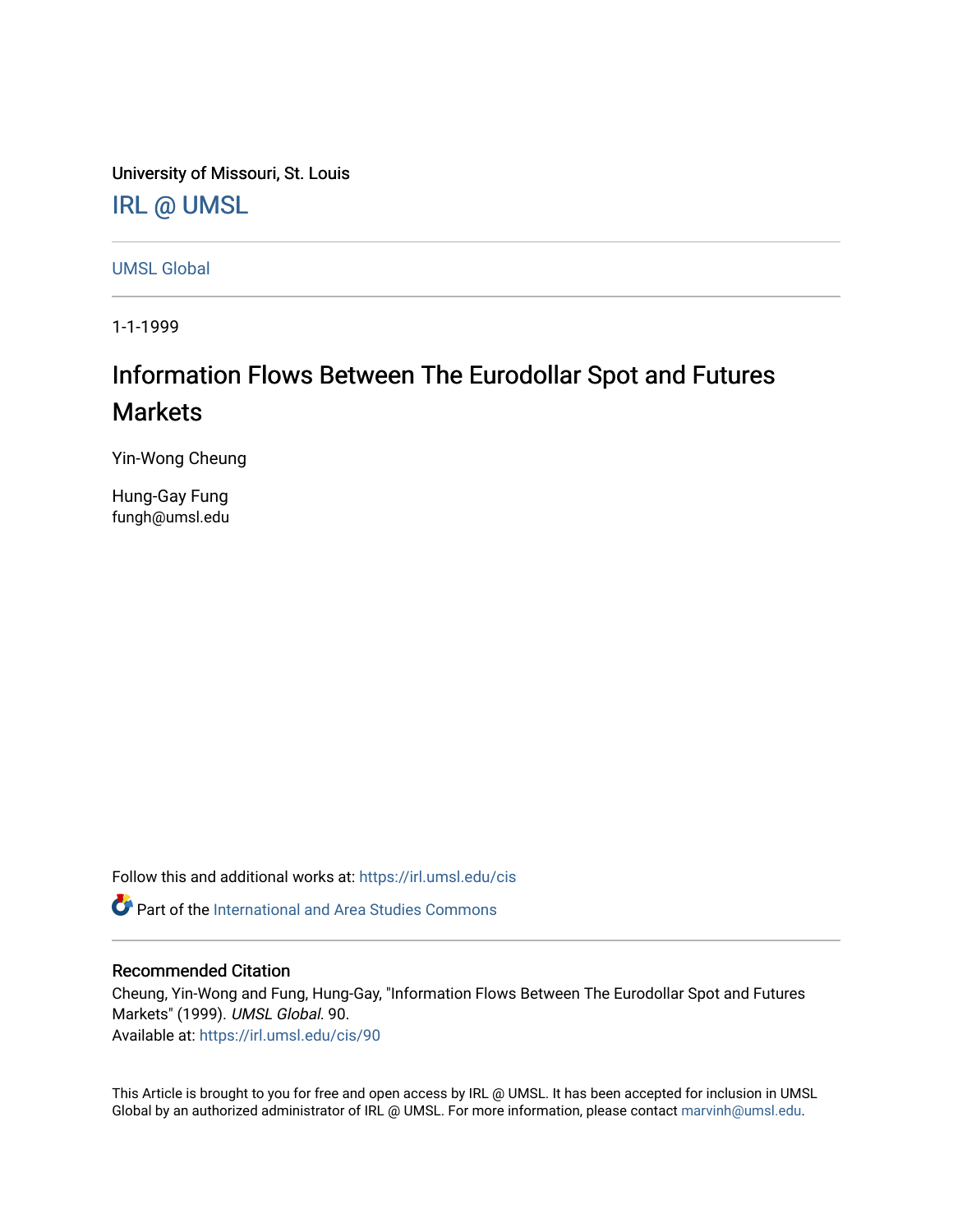Occasional Paper No. 9901 February, 1999

#### *Occasional Papers*

The Center for International Studies of the University of Missouri-St. Louis ·issues *Occasional Papers* at irregular intervals from ongoing research projects, thereby providing a viable means for communicating tentative results. Comments on these papers, therefore, are particularly welcome. *Dccasional Papers* should not be reproduced or quoted at length without the consent of the author or of the Center for International Studies ..

Information Flows Between the Eurodollar Spot and Futures Markets

> Yin-Wong Cheung and Hung-Gay Fung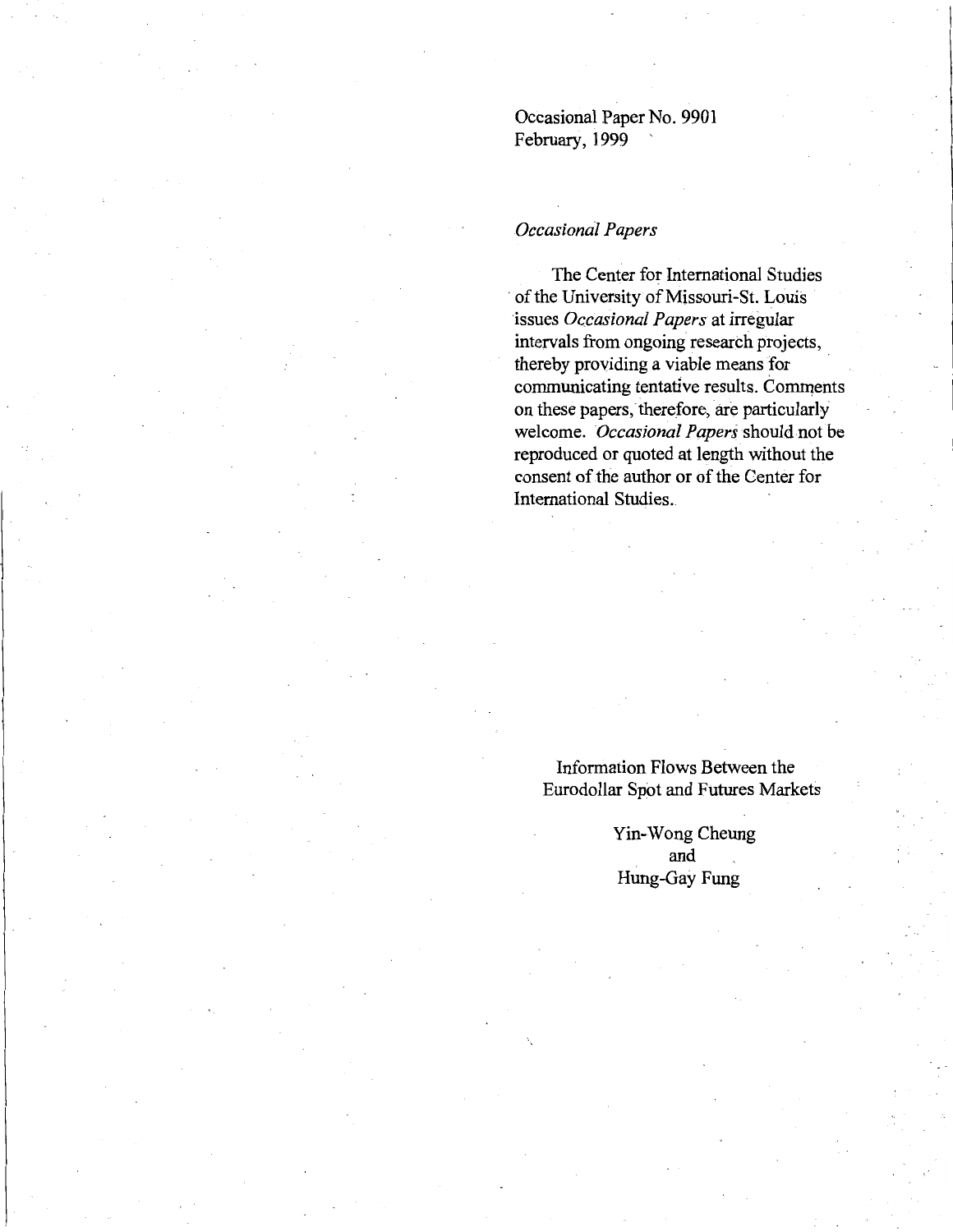# **Information Flows Between the Eurodollar Spot and Futures Markets**

Yin-Wong Cheung\_ Department of Economics University of California Santa-Cruz, California 95064 Tel: (408) 459-4247 Email: cheung@cats.ucsc.edu

and

Hung-Gay Fung School of Business Administration University of Missouri-St. Louis St. Louis, MO 63121-4499 Tel: (314) 516-6374 Email: fungh@msx.umsl.edu

We would like to thank Geoffrey Booth, Nancy Horowitz, Wai Lee, and Panyiotis Theodossiou for their valuable comments.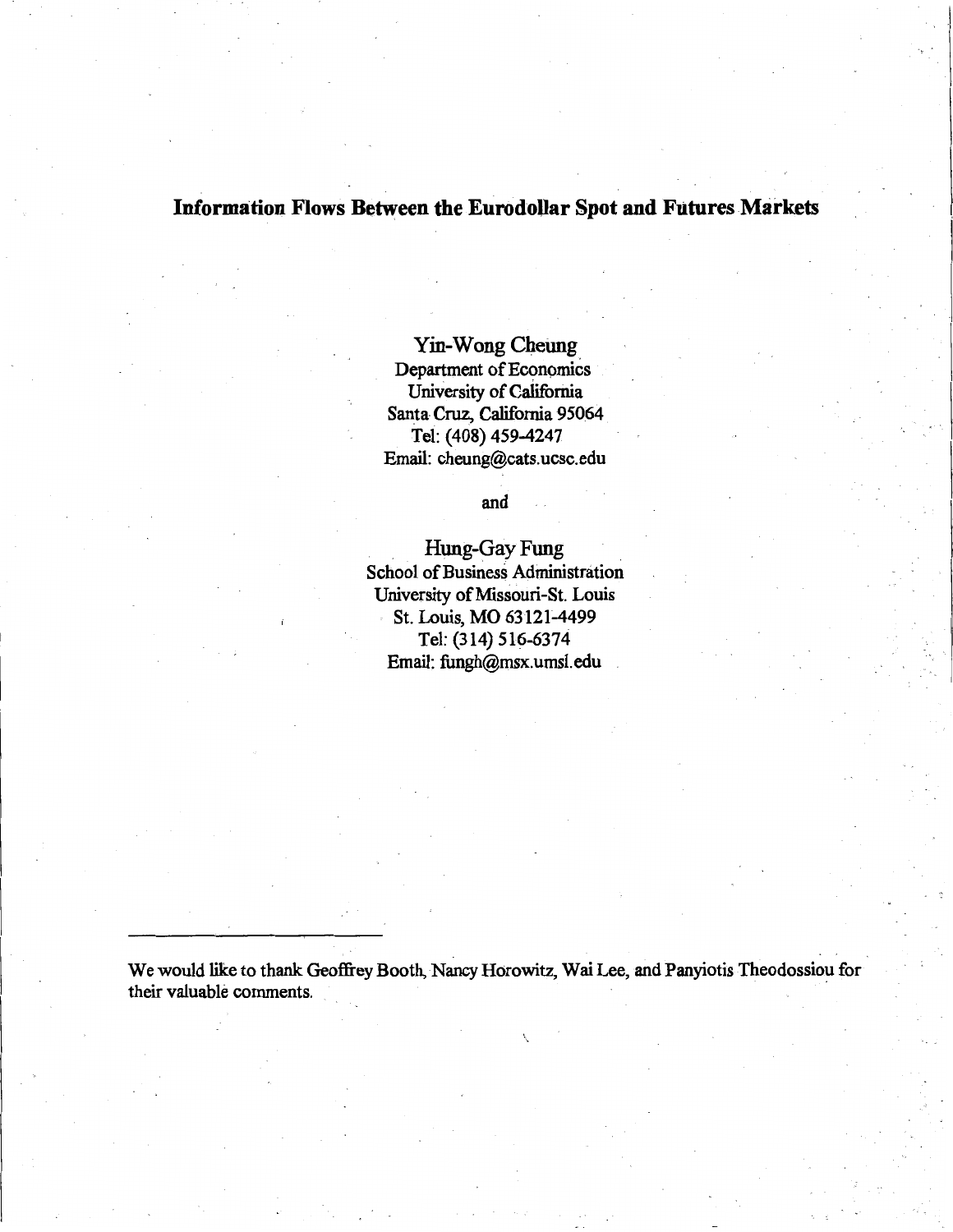# **Information Flows Between the Eurodollar Spot and Futures Markets**

#### Abstract

A robust two,-step procedure, which allows for both conditional mean and variance dynamics, is used to examine the pattern of information flows between the Eurodollar spot and futures markets. It is ' ' ' found that, after allowing for conditional heteroskedasticity, spot rates affect futures data and *vice versa*. In addition, there is evidence on volatility spillover between the two markets. Our results also indicate that information conveyed by data on futures tends to have a more persistent impact on both the mean and'volatility of cash market price movements than the other way around.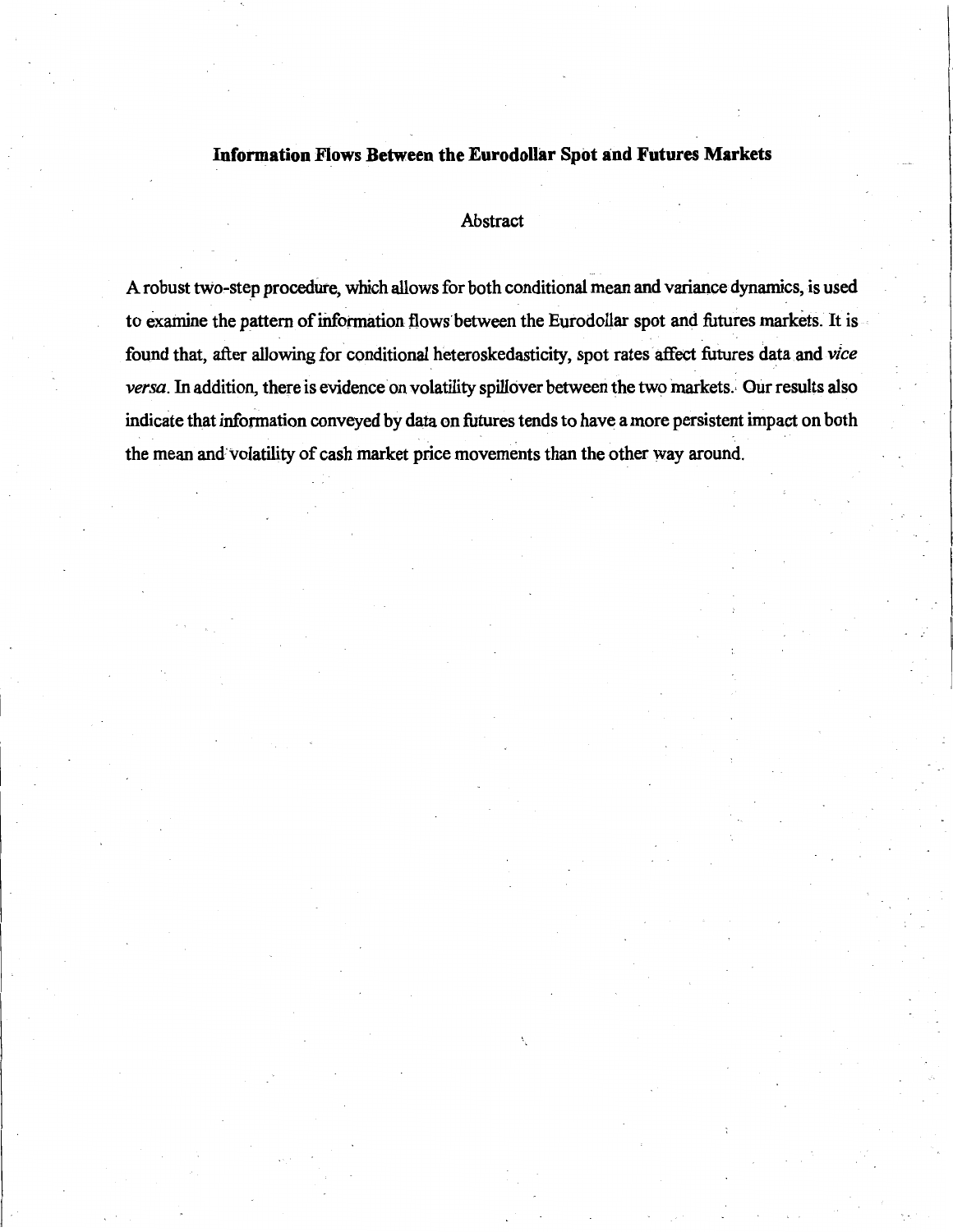#### **Information Flows Between the Eurodollar Spot and Futures Markets**

#### I. Introduction

Since its inception in the late 1950s, the Eurodollar market has become an important component of the international capital market. Multinational firms and financial institutions rely increasingly on the Eurodollar market for funds and interest rate information to evaluate, for example, costs of capital and interest rate movements (Melton and Pukula, 1984). The estimated market size· grew from less than \$1 billion in 1958 to about \$4 trillion in the early 1990s. The rapid growth of the Eurodollar market is accompanied by that of Eurodollar futures. Eurodollar futures contracts, the most actively traded short-term interest contract, were introduced in December 1981 by the International Monetary Market in Chicago ..

A major economic role of futures markets is the price discovery function; that is the ability . to discover equilibrium prices in the present and in the future [Krehbiel and Adkins (1994), Hein and MacDonald (1993), Fama and French (1987), and Garbade and Silber (1983)]. A reason for prices to assimilate information faster in the futures market than in the spot market is that transaction costs in the former are lower. Also, the futures market is more liquid than the spot market. This suggests that futures prices can contain useful information on spot prices.

The existing empirical studies on information flows between the spot and futures markets typically examine the causality in the mean relationship between data on spot and futures prices. Recently, there is a growing literature on the relationship of conditional variances across financial markets and its implications on information transmission mechanisms; see, for example, Susmel and Engle (1994), Najand, Rahman, and Yung (1992), Baillie and Bollerslev (1991), and Hamao, Masulis and Ng (1990). Using a no-arbitrage model, Ross (1989) shows that information transmission is primarily related to the volatility of price changes. Engle, Ito, and Lin (1990) provide an alternative interpretation that relates information processing time to movements in variance. This development suggests price volatility has significant implications about information linkages between markets.

This study attempts to characterize the pattern of information flows using both price and volatility spillovers between the Eurodollar spot and futures markets. A two-step procedure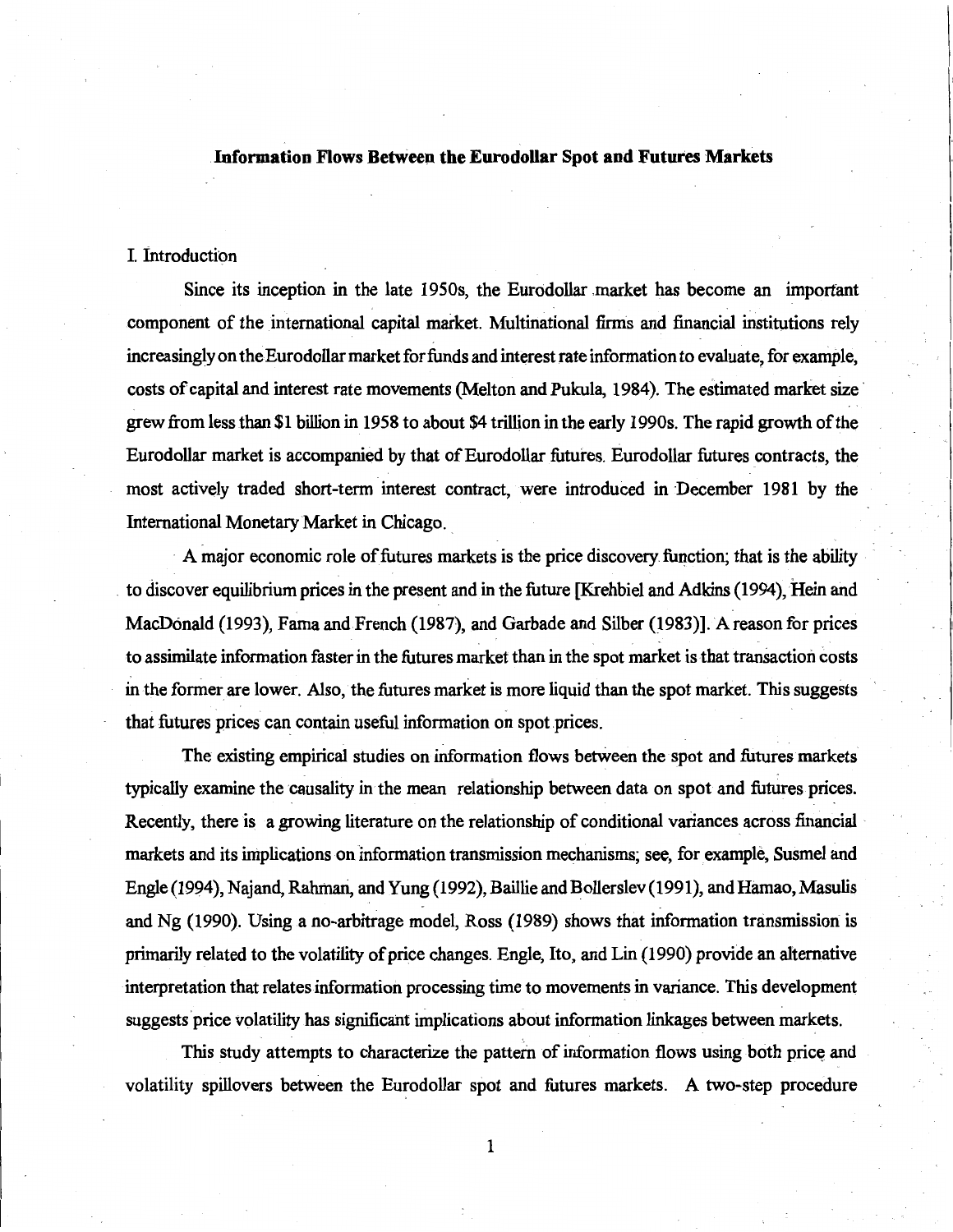proposed by Cheung and Ng (1996) is used to detennine the mean and variance causal relationships. An advantage of the Cheung and Ng method is that it allows for both the conditional mean and variance dynamics in the testing procedure. Another attractive feature of the procedure is that its asymptotic behavior does not depend on the normality assumption, which is known to be violated by data on Eurodollar rates.

Specifically we examine the mean and volatilicy causation relationships between the Eurodollar spot and futures markets. Such information can be exploited to build a better model to describe both the conditional mean and conditional variance behavior. For practitioners, a better model of interest rate movements can lead to a better assessment of the interest costs of funding. Thus, a better understanding of the interest rate dynamics can lead to better interest rate risk management.

The paper is organized as follows: Section II presents a selected literature review. Section III discusses the data and presents some preliminary results. Section IV presents the causality test methodology and reports the estimated causality patterns of the Eurodollar spot and futures deposit rates. Some concluding remarks are offered in Section V.

#### II. Selected Literature Review

The pricing relationship between the cash and futures markets has been extensively examined in the literature. For example, Khoury and Yourougou (1991), MacDonald and Hein (1989), and Fama and French (1987) examine the price discovery function in various futures markets. Their results generally show that the futures market provides useful information about spot market price movements.

Some recent studies focus on the price interaction between cash and futures markets. Chan (1992) examines the intraday lead-lag relation between returns of the Major Market cash index, the . Major Market index futures, and the S & P· 500 futures. Stoll and Whaley (1990) analyze the contemporaneous correlation between the stock cash and futures indexes. The cointegration technique is also employed to investigate the empirical long-run relationship between spot and futures prices. For example, Tse and Booth (1997) use the cointegration framework to investigate the information transmission between the New York heating oil futures and London gas oil futures paces. Fung and Leung (1993) document that spot and futures prices are cointegrated in the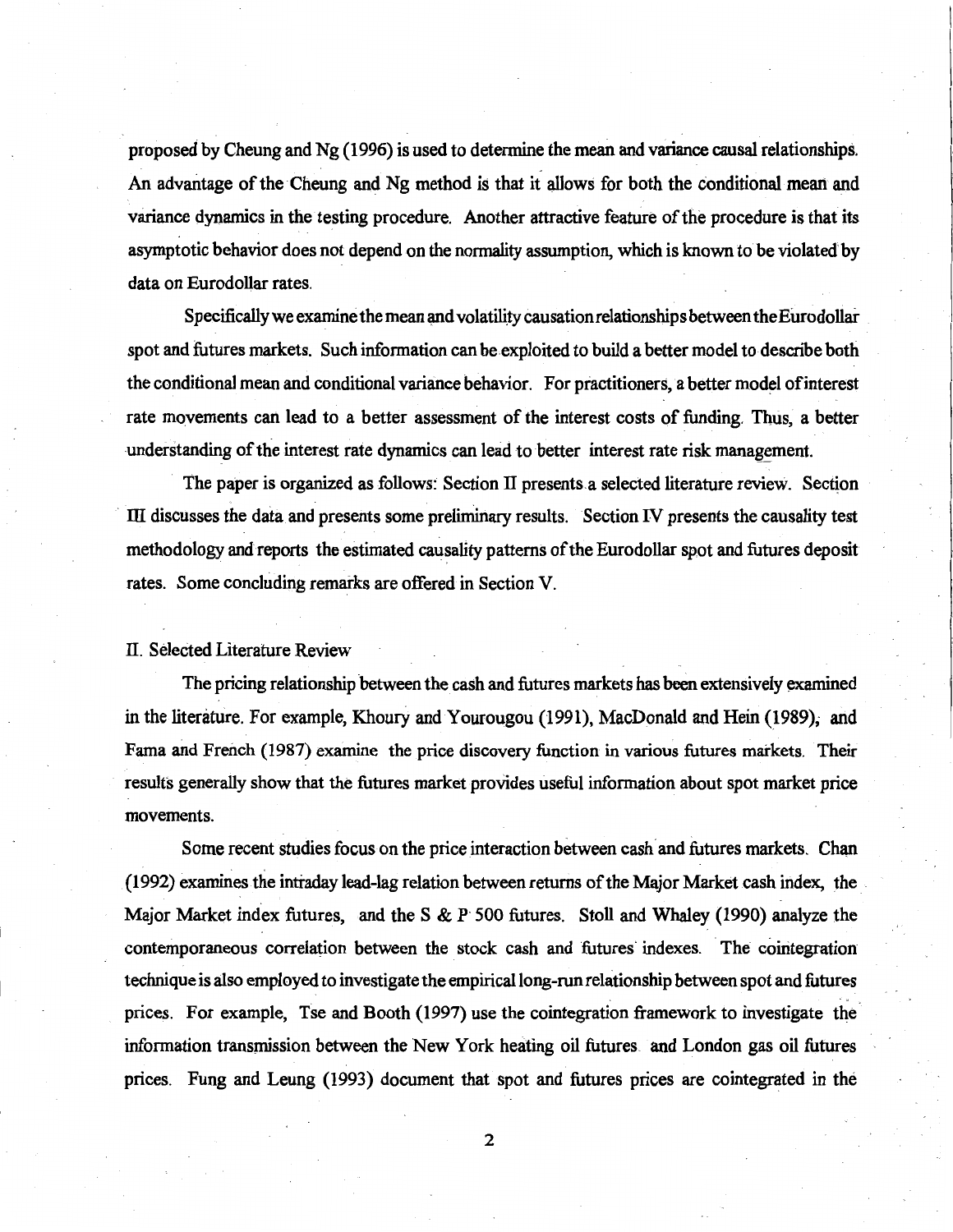Eurodollar market, while Bessler and Covey (1991) find evidence of cointegration using price data on U.S. cattle.

Mosf empirical studies use return data to infer the information linkage between the cash and futures markets. However, as demonstrated by Ross (1989), return volatility provides useful information on information flow. Thus, data on return volatility in the spot and futures markets can provide information in addition to that available in the return data alone. Chan, Chan and Karolyi - ( 1991) examine the intraday volatility relation between the stock cash index and its futures. Cheung and Ng (1996) develop a causality test based on cross correlation functions and apply the test to the 5-minute S  $\&$  P cash and futures data. It is shown that information on causality in mean and in variance helps devise a better model to describe the temporal dynamics and the interaction of the S & P cash and futures data.

#### III. Preliminary Data Analysis

Daily data on the three-month Eurodollar spot rate and the nearby Eurodollar futures rate from January 1983 to July 1997 are used in this study. The spot rates are obtained from-the Eurodollar market in London. The futures-data are rates on a Eurodollar futures contract that.calls for the delivery of a \$1 million, three-month Eurodollar deposit. The Eurodollar futures trade on the International Money Market (IMM) of the Chicago Mercantile Exchange (CME). Eurodollar futures contracts are the most active interest rate instrument traded on CME. The data are obtained from datastream and contain 2634 observations.

#### A. Descriptive Statistics

Table 1 presents some descriptive statistics for the spot and futures data. All the skewness and kurtosis coefficients are significantly different from those of a normal distribution. Both spot and futures interest rates are extremely persistent, as indicated by the autocorrelation estimates  $\rho(1)$  to p(S). The Eurodollar spot rates, in both levels and first differences, tend to have a lower mean and variance than the futures rates. As indicated by the unit root tests reported below, the two interest rate series are better modelled as an integrated series. On the other hand, the differenced series exhibit weak correlation persistence.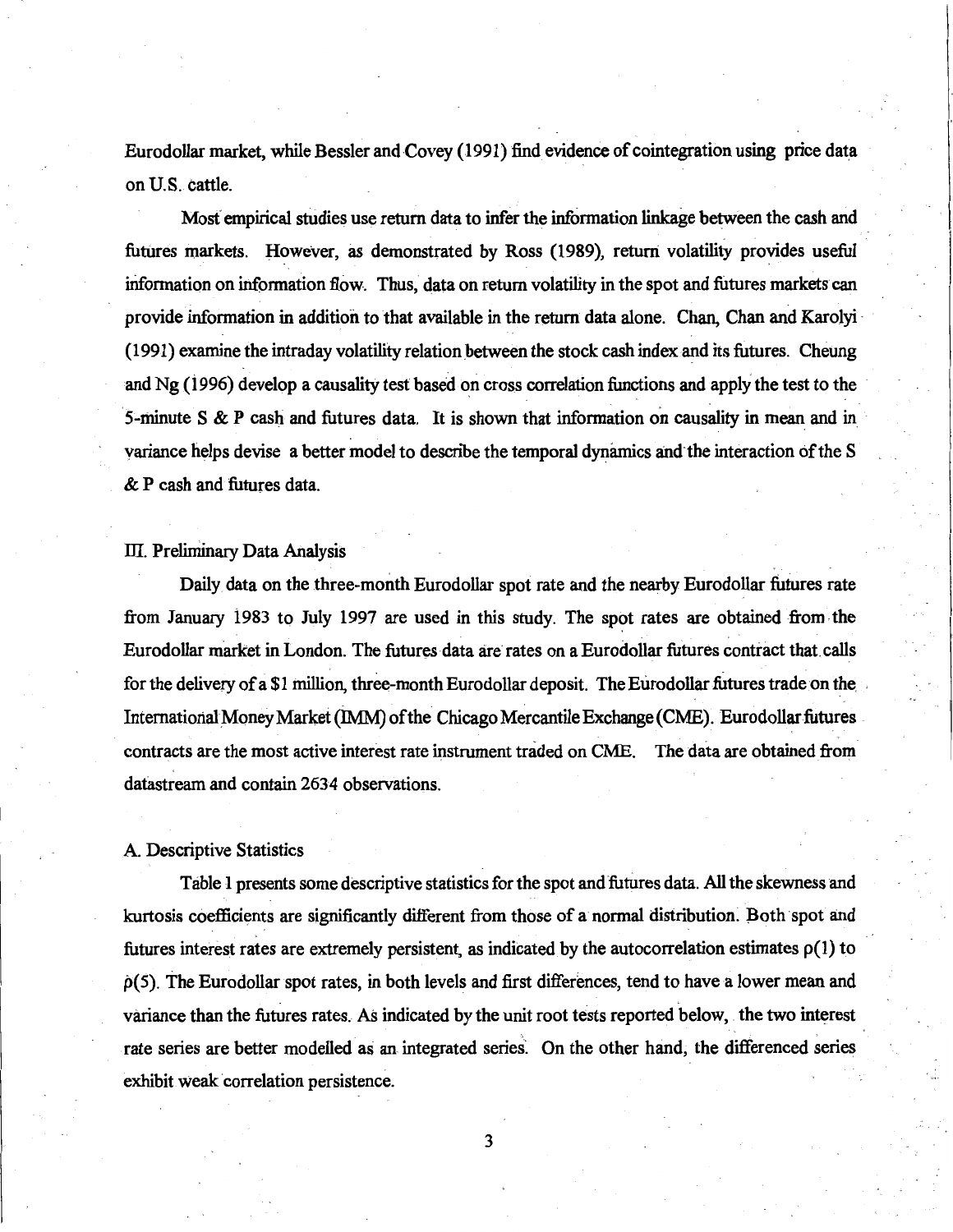The existence of unit root persistence is examined using the augmented Dickey-Fuller (ADF) test, which allows for both a constant and a time trend. The lag length parameter of the ADF test is determined using both the Akaike information criterion (AIC) and Schwarz Bayesian criterion (SBC). As shown in Table 1, the results based on both AIC and SBC indicate that the levels of both Eurodollar spot and futures rates are non-stationary, while their first differences are stationary.

The unit root test proposed by Kwiatkowski, Phillips, Schmidt and Shin (1992) (KPSS) is also applied to the data. 'The test is based on the assumption that the time series is the sum of either a mean or a deterministic trend, a random walk and a stationary error. U is a Lagrange Multiplier test for the null hypothesis that the error variance in the random walk component is zero. See KPSS (1992) for a more detailed discussion of the testing procedure. As shown in Table 1, the KPSS test results are consistent with those of the ADF test. Both spot and futures series are nonstationary while their first differences are stationary.

#### B. Results on the AR-GARCH model

Before discussing results on the interaction between Eurodollar spot and futures interest rates, we present some formal evidence on short-term dependence and conditional heteroskedasticity in these data. An AR-GARCH process is used to model interest rate dynamics because of its recorded success [e.g. Engle, Lilien and Robins (1987) and Chan, Karolyi, Longstaff and Saunders (1992)]. For a time series,  $\{Z(t)\}\$ ,  $t=1,..., T$ , an AR-GARCH process is given by

(1)

(2)

$$
Z_{t} = c + \sum_{i=1}^{p1} a_{i} Z_{t-i} + \epsilon_{v}
$$

where  $\epsilon_{t|t-1}$  ~ N(0, h<sub>t</sub>),

$$
h_t = \alpha_o + \sum_{i=1}^{p2} \alpha_i \varepsilon_{t-i}^2 + \sum_{i=1}^{p3} \beta_i h_{t-i}.
$$

Equation (1) describes the conditional mean dynamics.  $\epsilon_t$  is the heteroskedastic error term with its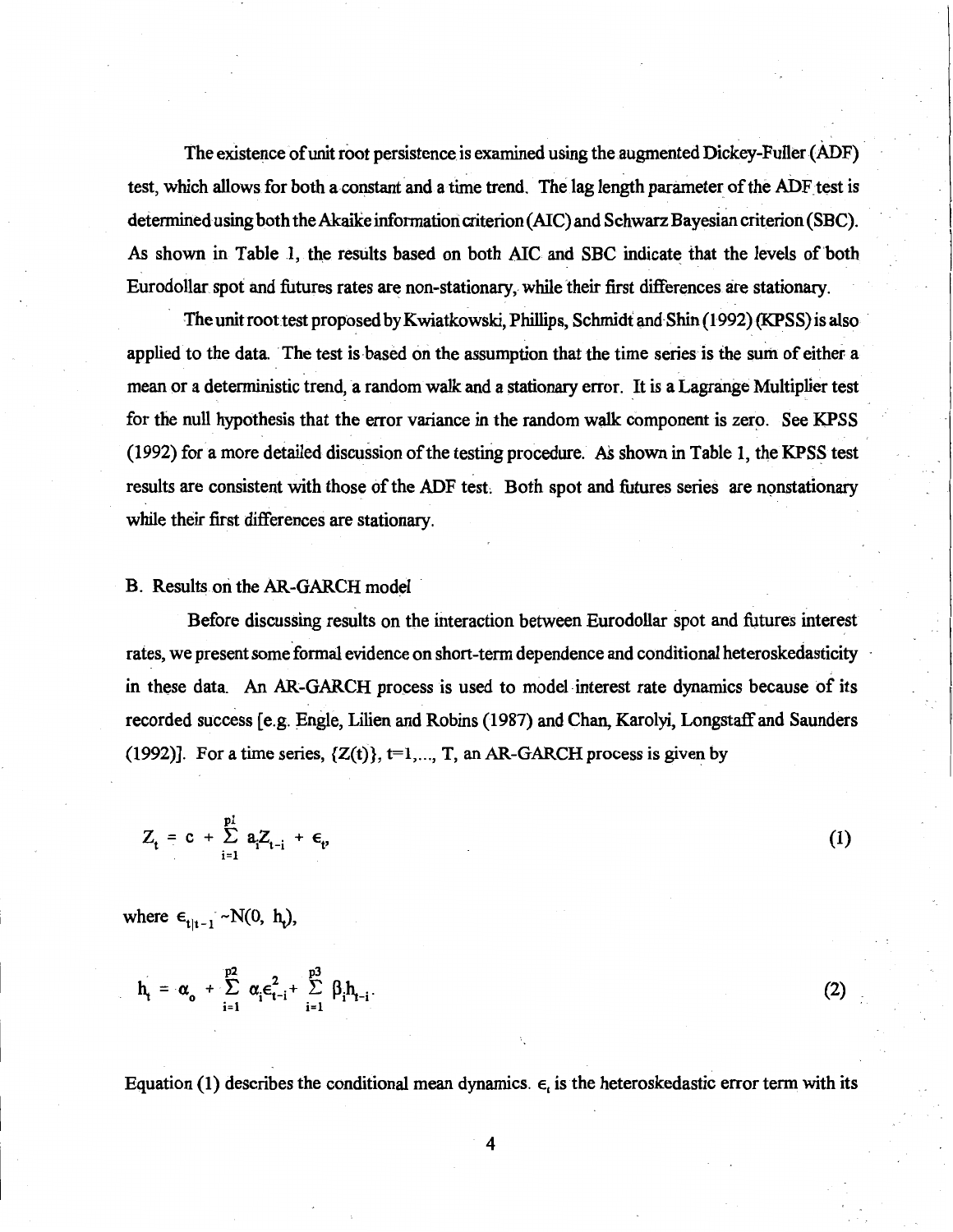conditional variance h, given by equation  $(2)^{1}$  p1, p2 to p3 are the lag parameters.

Results of fitting AR-GARCH models to the changes in the Eurodollar spot and futures interest rate data are reported in Table 2: Information criteria and diagnostic statistics are used to select the final models from various possible AR-GARCH specifications. The maximum likelihood estimates confirm both changes in spot and futures rate exhibit significant conditional heteroskedasticity. The fitted models indicate that the spot interest rate data have a more complex conditional mean and conditional variance dynamics. The  $Q(q)$  and  $Q^2(q)$  statistics, which are calculated from the first q autocorrelation coefficients of the standardized residuals and their squares, suggest that the selected specifications explain the data pretty well.

Given the evidence of GARCH effects, the study of the interaction between the Eurodollar spot and futures interest rates should properly control for conditional heteroskedasticity. For instance; the presence of conditional heteroskedasticity may render the standard test for causality inefficient [Engle (1982)]. In addition, the GARCH specification provides a convenient framework to investigate volatility spillovers between Eurodollar spot and futures rates. The causality test results allowing for GARCH effects are discussed in Section IV.

C. Cointegration Analysis.

For a system of nonstationary series, the presence of cointegration among them has significant implications on modeling the dynamics of individual series. For instance, in the presence of cointegration, an error correction term should be included when one describes the time series behavior of the first differences of the series. As the Eurodollar spot and futures data used in this study may be cointegrated (see Fung and Leung (1993)), we have to determine whether an error correction term should be incorporated in the subsequent causality analysis. The Johansen (1991) procedure is used to test if cointegration exists between the spot and futures series. See Johansen

<sup>1</sup> An EGARCH model can also be used to examine the information transmission problem. See Theodossiou (1994) and Koutmos and Theodossiou (1994) for the EGARCH model. Our model has a conditional normal distribution assumption. However, the test results of the causal pattern reported in Section IV do not depend on this normality assumption.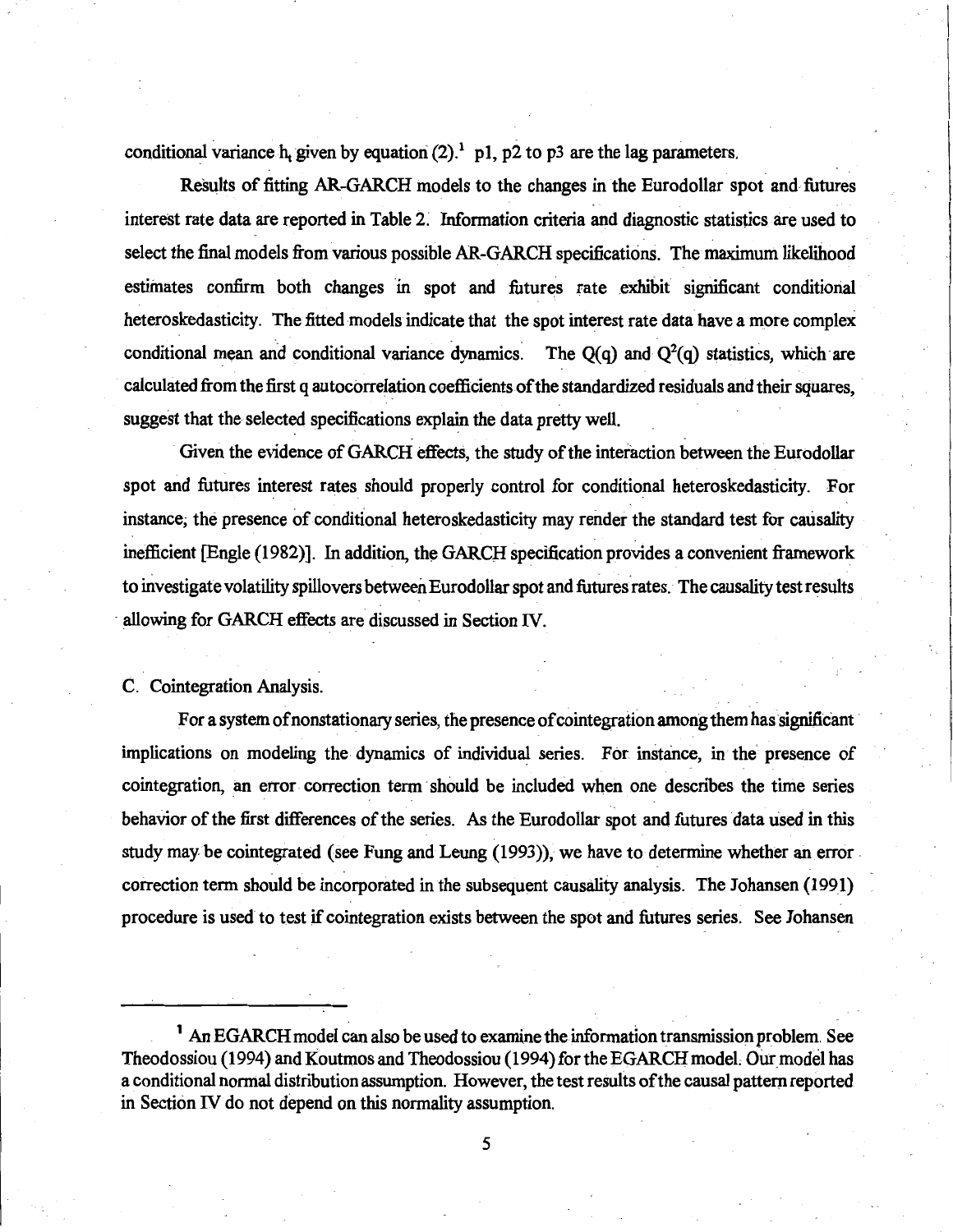(1991) for a more detailed discussion of the test procedure.<sup>2</sup>

Table 3 reports the Johansen cointegration test results. The model used to conduct the cointegration test is quite adequate, as indicated by the Q-statistics. Both the maximum eigenvalue and trace statistics agree that there is (only) one cointegration relationship between the spot and futures series. The normalized cointegration vector  $(1, -0.9848)$  is not significantly different from  $(1, -0.9848)$ -1). Thus, the error correction term based on the difference between the spot and futures interest rates will be incorporated in the subsequent causality analysis.<sup>3</sup>

#### D. The Standard Granger Causality Test

We first apply the conventional Granger causality test to study the price interaction between the spot and futures markets. The Granger causality is determined using the equations:

(3)

(4)

$$
\Delta S_t = c + \sum_{i=1}^{p_1} a_i \Delta S_{t-i} + eE_{t-1} + \epsilon_{st}
$$

and

$$
\Delta S_{t} = c + \sum_{i=1}^{p1} a_{i} \Delta S_{t-i} + \sum_{i=1}^{p2} b_{i} \Delta F_{t-i} + eE_{t-1} + \epsilon_{st},
$$

where  $S_t$  is the Eurodollar spot rate,  $F_t$  is the Eurodollar futures rate,  $E_{t-1}$  is the error correction term,  $\epsilon_{st}$  is the regression error, and  $\Delta$  is the differencing operator.

The ability of past  $\Delta S_t$  's to explain the current  $\Delta S_t$  is captured by equation (3). The error correction term, which is constructed based on the difference between the spot and futures interest

<sup>2</sup> The Johansen procedure is more efficient than, for example, the two-step Engle and Granger approach. See, for example, Phillips (1991).

<sup>3</sup> We thank Geoffrey Booth for suggesting this specification of the error correction term. Results using the error correction term constructed from the estimated cointegration vector are qualitatively the same as those reported in the following sections.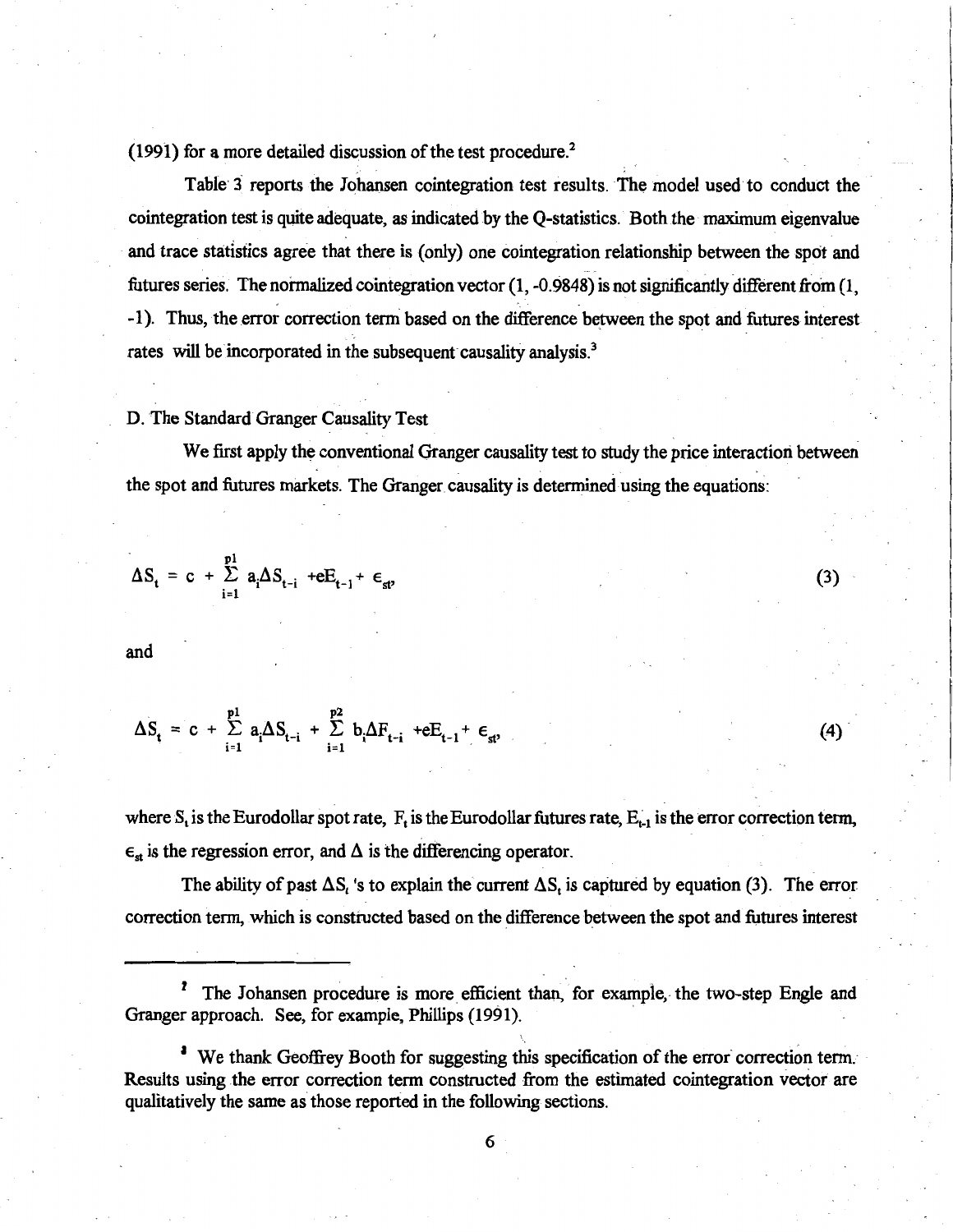rates, is included to capture the possible effects of deviations from the estimated long-run relationship. Information Criteria are used to determine the lag order parameters p1 and p2.  $\Delta F_t$  is the change in the Eurodollar futures interest rate. The null hypothesis of futures data do not Granger· cause spot data is rejected when b/s, the coefficients of the lagged futures data, are not jointly insignificant. On the other hand, the hypothesis of spot data do not Granger cause futures data is tested using the following regressions:

$$
\Delta F_t = c + \sum_{i=1}^{p1} a_i \Delta F_{t-i} + dE_{t-1} + \epsilon_{\hat{n}}
$$

and

$$
\Delta F_{t} = c + \sum_{i=1}^{p1} a_{i} \Delta F_{t-i} + \sum_{i=0}^{p2} b_{i} \Delta S_{t-i} + dE_{t-1} + \epsilon_{ft}
$$

Results of testing the hypothesis of futures data do not Granger cause spot data are reported under the column labeled "SPOT" in Table 4. The lag order parameters pl and p2 are determined sequentially using information criteria. The inclusion of lagged futures data improves the adjusted R-square, a measure of goodness of fit, almost by a factor of 4. The F-statistic of 253 suggests that coefficients b<sub>i</sub>'s are jointly significant -- that is, Eurodollar futures rates cause spot Eurodollar rates.

 $(6)$ 

 $(5)$ 

The results of testing the hypothesis of spot data do not Granger cause futures data are summarized under the column labeled "FUTURES" in Table 4. The F-statistic is 5.26. The spot Eurodollar rates have incremental explanatory power for the futures rates. That is, there is feedback between the spot and futures markets. However, the changes in adjusted R-squares suggest the futures market has a larger impact on the spot market than the latter one on the former.

#### IV. Causal Relationships

In this section we report causality test results based on the Cheung and Ng (1996) procedure, which test for causal relationships in the mean and in the variance. The test procedure is based on the standardized residuals and their squares estimated from individual AR-GARCH models. Using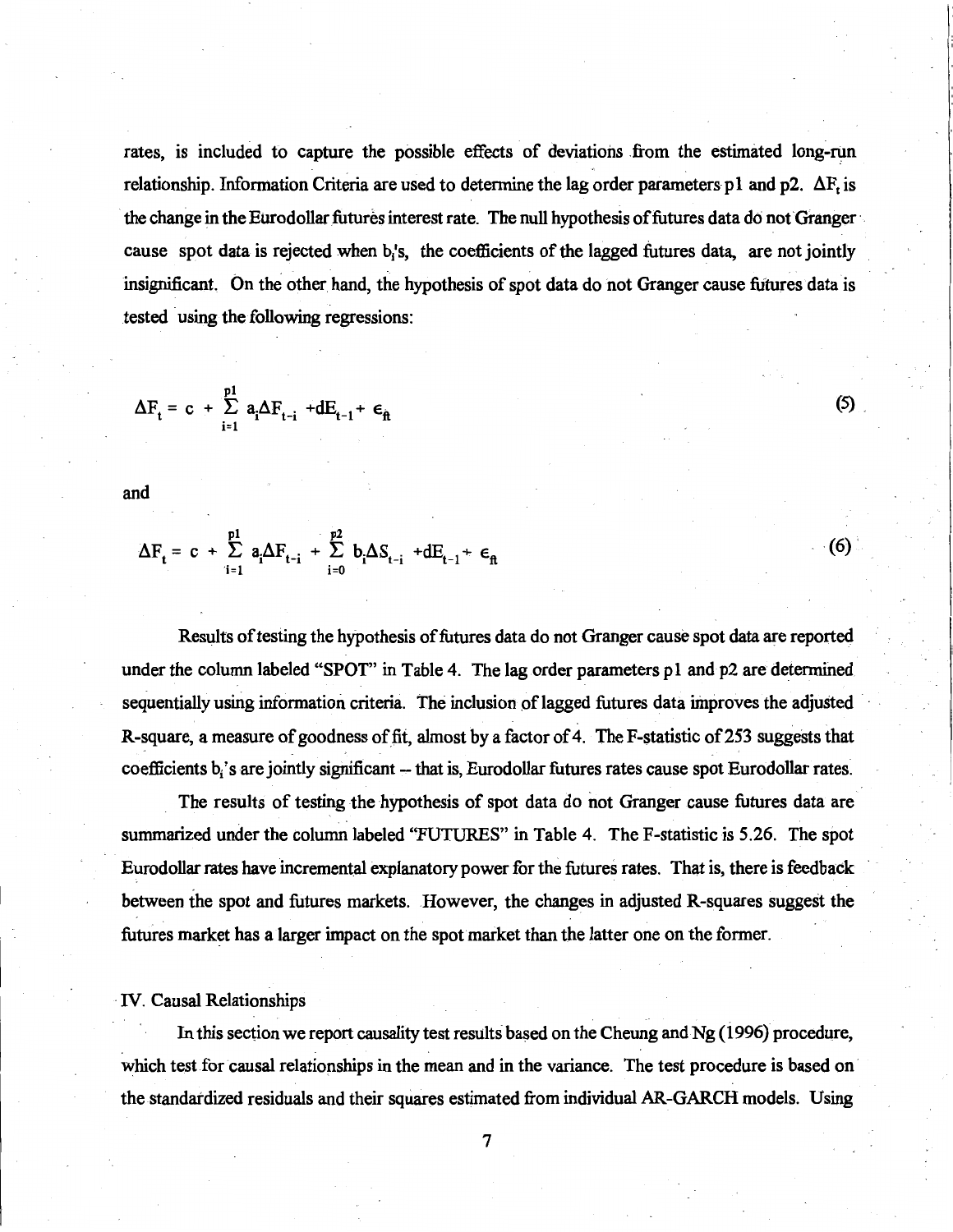the notation in equations (1) and (2), the standardized residual is defined by  $\epsilon / h_t^{0.5}$ . Causality in mean is tested using cross correlation coefficients between standardized residuals, while causality in variance is investigated using the squares of standardized residuals.<sup>4</sup> It can be show that, under the no causality hypothesis, the cross correlation coefficients at different lags are independently and normally distributed in large samples. That is, there is no evidence of causality in mean (variance) when all the cross correlation coefficients calculated from (squares of) standardized residuals, at all possible leads and lags, are not significantly different from zero. The causality pattern is indicated by significant cross correlations. An appealing feature of the two-stage approach is that the asymptotic distribution of the test statistic does not depend on the normality assumption. This property is quite relevant for the current study since Eurodollar interest rates do not satisfy the normality assumption.

The cross correlation statistics computed from the standardized residuals from the fitted \_ AR-GARCH models (reported in Table 2) are given in Table 5. The "lag" refers to the number of days that the spot data lag behind the futures data. The lead is given by a negative lag. Significance of a statistic with a positive lag implies the spot data cause the futures data. It is noted that data on Eurodollar spot and futures interest rates are not synchronized. The spot market in London closes before the opening of the futures market in the International Monetary Market. Thus, a lag-zero cross correlation, which measures the comovement in the same calendar day, should be interpreted as evidence that the spot interest rate causes the futures. The column labeled "LEVELS" gives the cross correlation statistics based on standardized residuals themselves. These statistics are for testing causality in the mean. Cross correlation statistics under the "SQUARES" column are based on the\_ squares of standardized residuals and are used to test for causality in the variance.

Compared with the Granger causality test results reported in Table 4, cross correlation statistics reveal a more complex and dynamic causation pattern. For instance, the feedback effects in the means involve a higher order lag structure. Further, there is evidence that the causality in variance goes from the futures data series to the spot price series and *vice versa.* These results show that a proper account of conditional heteroskedasticity can have significant implications for the study

<sup>•</sup> For an alternative approach to conduct causality test in a multivariate GARCH framework, see Theodossiou and Lee (1993).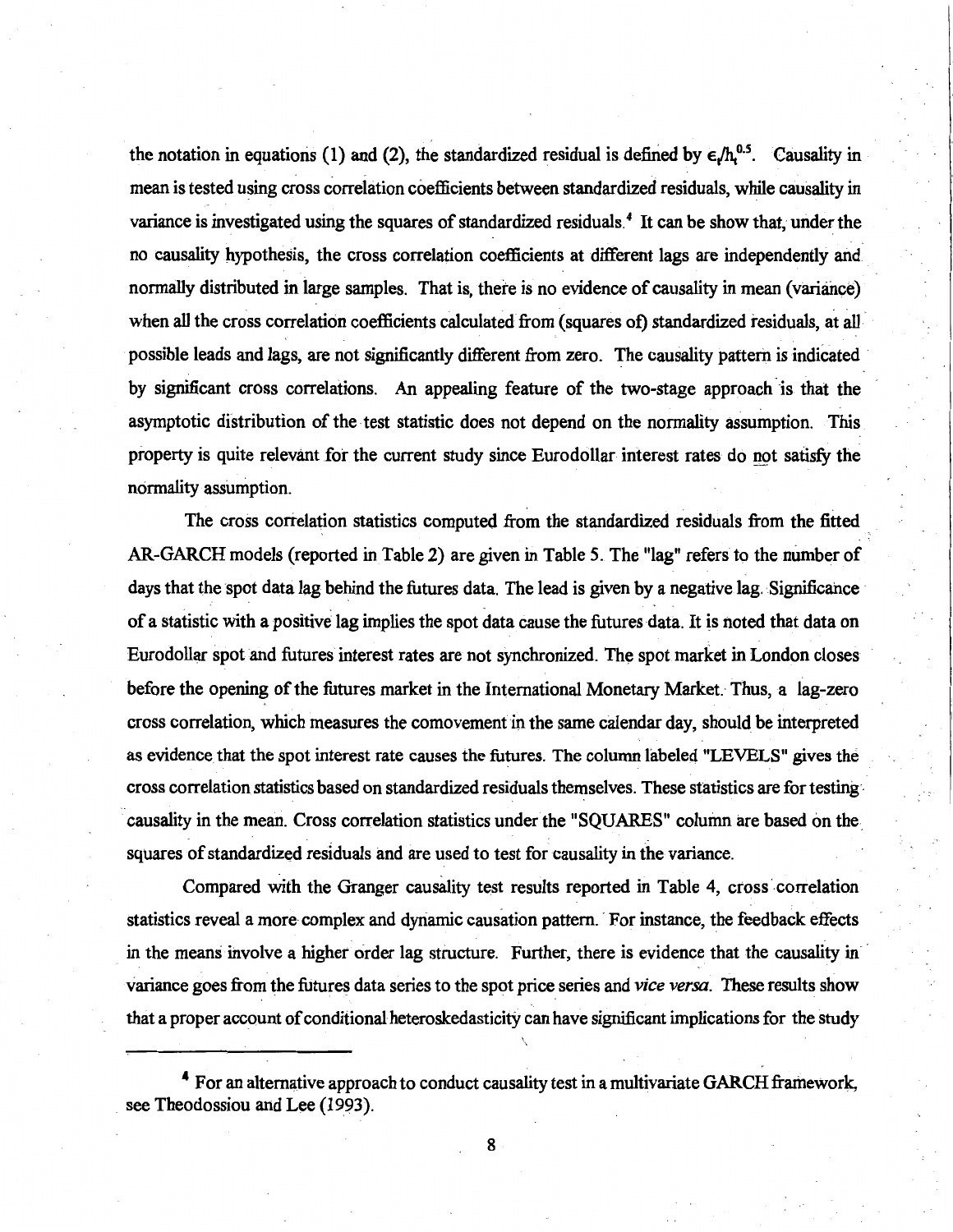of price and volatility spillovers. The information flows between the spot and futures markets affect not only price movements, but also volatility movements, in these two markets.

Cheung and Ng (1996) illustrate that the cross correlation statistics offer some useful information on the interaction between time series. Such information can be exploited to build a better model to describe the time series dynamics of the data. We adopted the following approach to extract the information from the cross correlation statistics computed from the Eurodollar spot and futures interest rates. Using the information in Table 5, we estimate an augmented AR-GARCH model for each interest rate series by incorporating the relevant lagged ( and squared) data of the other series to its original AR-GARCH model reported in Table 2. Again, the error correction term is included to allow for the possible effect of deviations from long-run relationship.

Based on the estimation and diagnostic test results, we modify the augmented models until they pass Q and  $Q^2$  tests. For the Eurodollar spot interest rate data, the resulting model is:

(8)

(9)

(10)

$$
\Delta S_{t} = c + \sum_{i=1}^{p1} a_{i} \Delta S_{t-i} + \sum_{i=1}^{p2} b_{i} \Delta F_{t-i} + eE_{t-1} + \epsilon_{st}, \qquad (7)
$$

where  $\epsilon_{\text{st}|t-1}$  ~ N(0, h<sub>st</sub>),

$$
h_{st} = \alpha_o + \sum_{i=1}^{p3} \alpha_i \varepsilon_{st-i}^2 + \sum_{i=1}^{p4} \beta_i h_{st-i} + \sum_{i=1}^{p5} \delta_i \Delta F_{t-i}^2
$$

The augmented model for the futures data is

$$
\Delta F_t = c + \sum_{i=1}^{p1} a_i \Delta F_{t-i} + \sum_{i=0}^{p2} b_i \Delta S_{t-i} + eE_{t-1} + \epsilon_n,
$$

$$
h_{ft}~=~\alpha_{o}~+~\sum_{i=1}^{p3}~\alpha_{i}\varepsilon_{ft-i}^{2}+~\sum_{i=1}^{p4}~\beta_{i}h_{ft-i}+~\sum_{fi=0}^{p5}~\delta_{i}\Delta S_{t-i}^{2}.
$$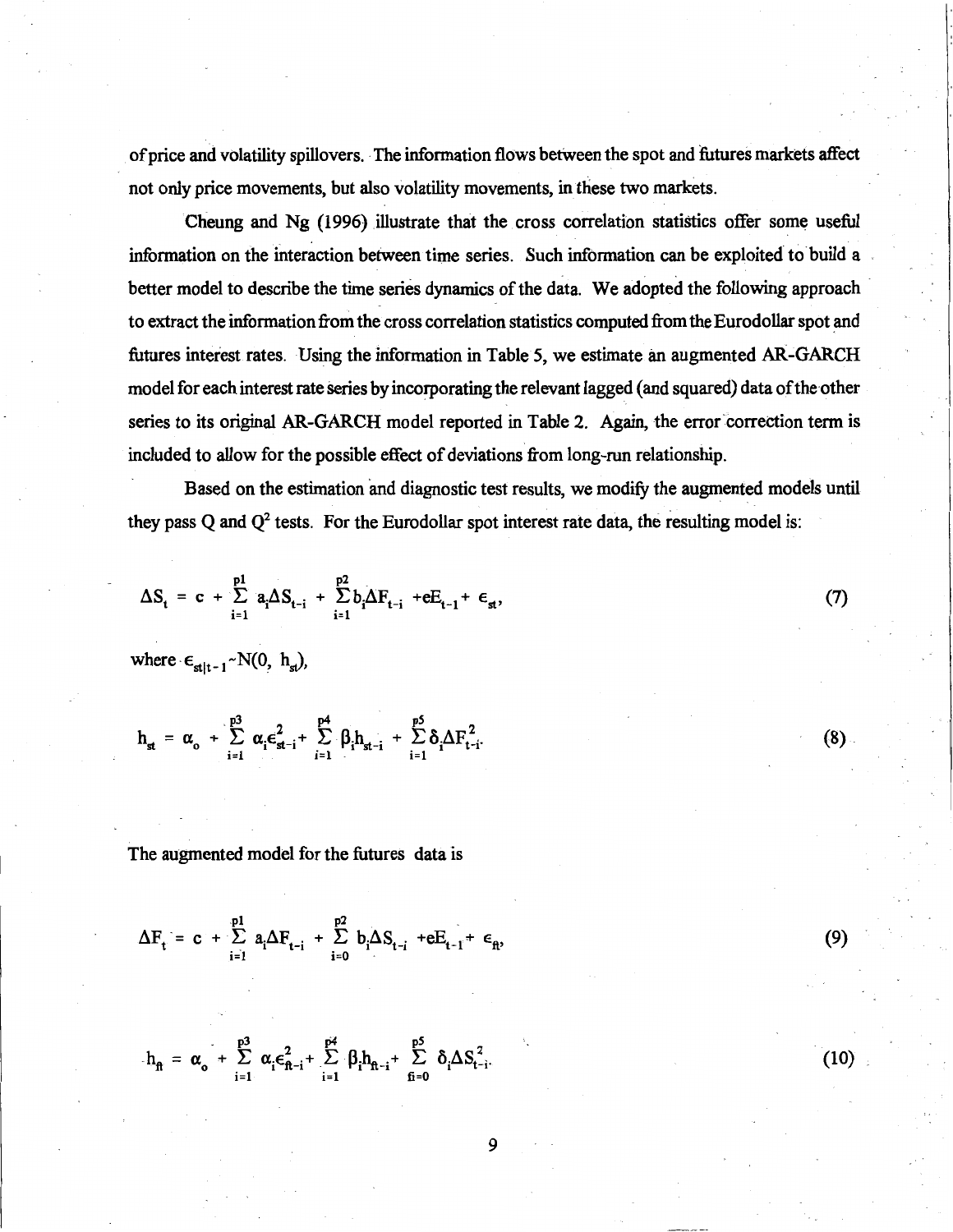where  $\epsilon_{\text{filt-1}}$  - N(0, h<sub>ft</sub>),

The maximum likelihood estimates and the cross correlation statistics computed from the standardized residuals of the augmented models are given in Table 6 and Table 7, respectively. The added variables are significant, while the Q-statistics are not significant. The incremental explanatory power of the added variables is manifested by changes in the maximum likelihood values. The log likelihood increases from 4772 to 5207 for the spot series and from 3999 to 4288 for the futures data (see Tables 2 and 6). The results clearly indicate that there are feedback effects in both the mean and the variance. Further, the causation patterns revealed in the models in Table 6 are more complicated than those in Table 5. Nonetheless, data on futures still appear to have a more prominent impact on both the mean and the volatility of spot rates.

Comparing the results in Table 5 and Table 7, we observe that the interaction between the error terms of these two augmented AR-GAR.CH models, as indicated by the cross correlation statistics, is much weaker than that in the original AR-GARCH models. All the cross correlation statistics in Table 7 are insignificant. This result suggests that our augmented AR-GARCH model provides a good description of both the Eurodollar spot and futures deposit rate dynamics and the interaction between the two interest rate series.

The construction of the univariate augmented AR-GARCH models can be seen as the first step of building a bivariate model for the Eurodollar spot and futures interest rates. For instance, the lag structure uncovered in the augmented models helps determine the lag structure of the bivariate GARCH model. There is a strong justification to pursue a bivariate model even though one expects the causality pattern derived from the bivariate model will be similar to the pattern reported in Table 6. Theoretically, a correctly specified bivariate model will give a more precise description of the interaction between Eurodollar spot and futures rates. However, there appears to be a lack of consensus on the (asymptotic) behavior of the parameter estimates of a multivariate GARCH model [Engle and Kroner (1995, p. 141)]. As the distributional aspect of multivariate models is beyond the scope of the current paper, we leave the estimation and the subsequent statistical analysis *of* a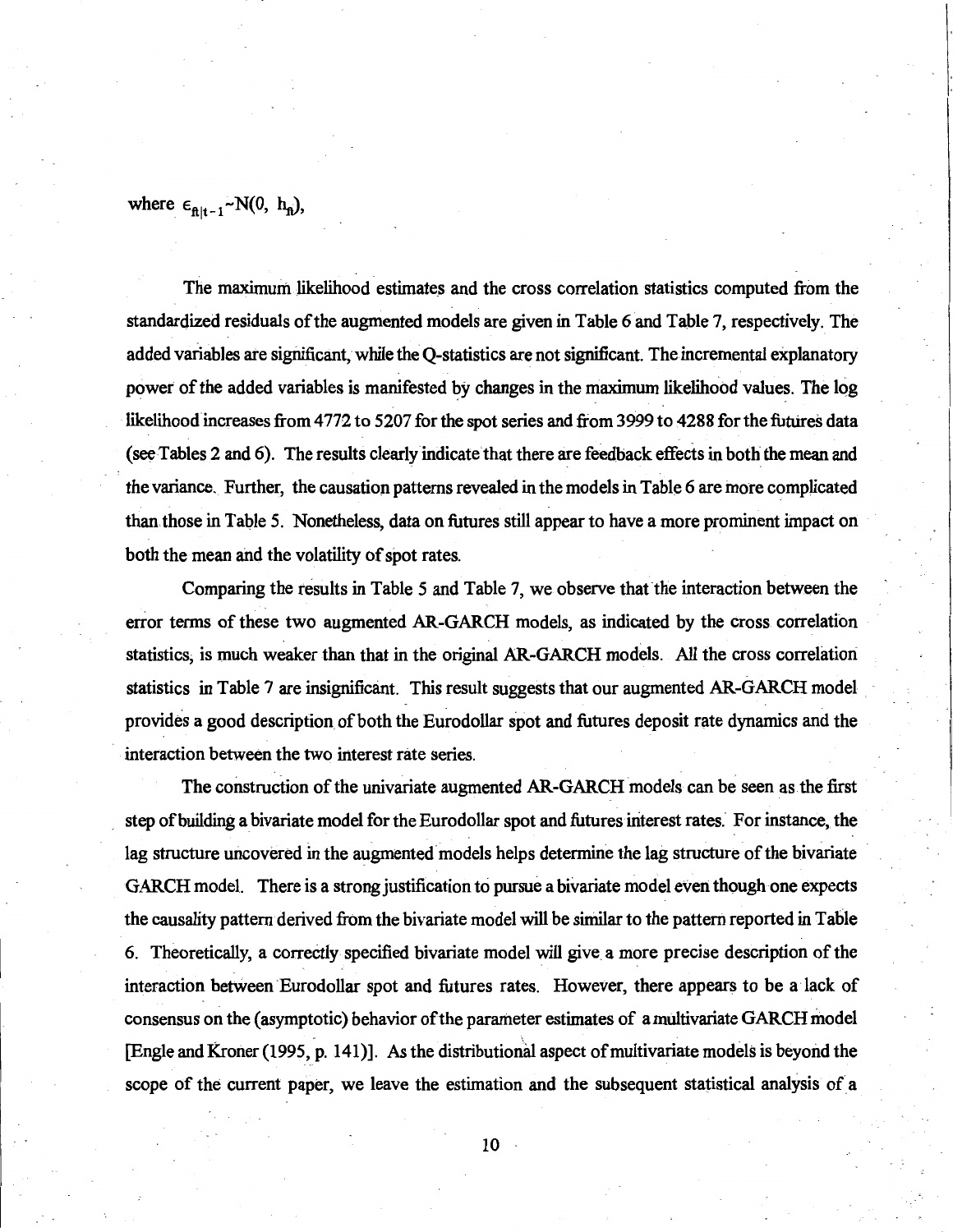multivariate model as a future research topic.

#### V; Concluding Remarks

This study examines the relationship between the three-month Eurodollar spot and futures interest rates during the period January 1983 to July 1997. The Cheung and Ng (1996) procedure, which is asymptotically robust to distributional assumptions, is employed to test for causality in both the mean and the variance. The observed causation pattern, which is controlled for both conditional mean and variance variations, indicates that there are feedback effects between the spot and futures markets. Movements in spot interest rates and their volatility tend to induce some fluctuations in futures data and *vice versa.* It is also found that the futures rate tends to have a stronger impact on the spot rate.

The causation patterns are in accordance with the price discovery function of a futures market. For instance the Eurodollar futures interest rate provides some incremental explanatory power for Eurodollar spot interest rate movements. Since both the futures and spot interest rates are associated with the same financial instrument, there is a strong theoretical reason to expect these two rates to be closely linked together. In fact, we found that the two interest rate series are cointegrated. As evidenced in Tables 4 and 6, the incremental information does not only come from lagged changes in futures rates, it also derives from the lagged spread between the spot and futures rates. That is, it is not just the futures rate itself, but also its deviation from the spot rate contains useful information about variations in the Eurodollar spot interest rate. Further, the flow of information from the futures to the spot market is indicated by the causality in variance results.

The study of the dynamics of Eurodollar spot and futures rates can benefit significantly from a proper description of interest rate volatility. By explicitly modeling the conditional variance dynamics, we can easily investigate the possibility of volatility spillover and have a sharper inference on the price interactions in the spot and futures markets. Our results show that information flows · between the spot and futures markets can be reflected in both price and volatility spillovers. Thus, the analysis of the pricing function should riot be limited to the study of the relationship between the returns on the spot and futures markets.

In addition to the information flow pattern, the causality test yields valuable information on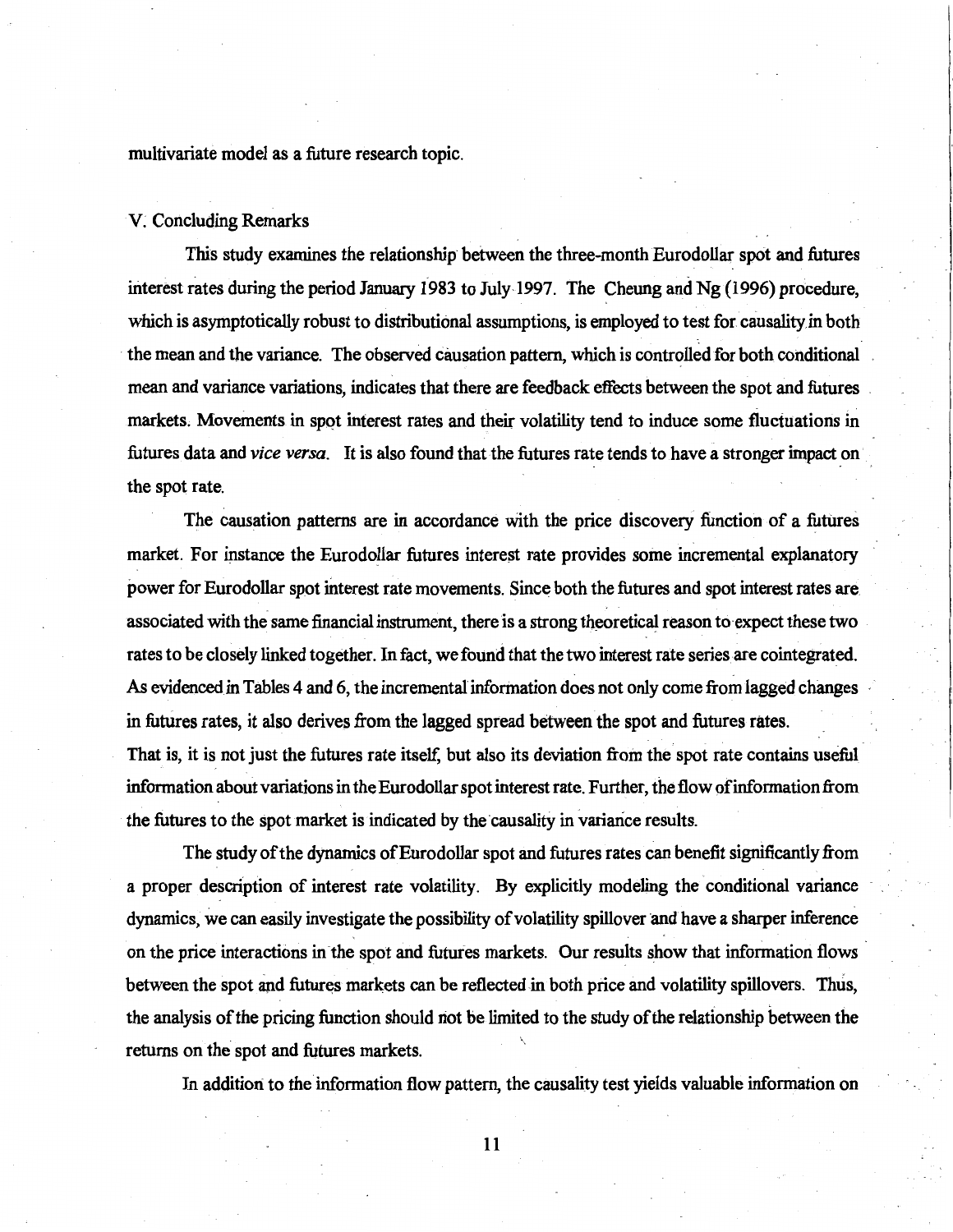data dynamics. Such information can be exploited to build a better model to describe both the conditional mean and conditional variance behavior. Our estimation results strongly suggest that the information-extracted from the causality tests can lead to dramatic improvement in the ability to explain interest rate dynamics. For practitioners, a better model of interest rate movements can lead to a better assessment of the costs of funding and capital budgeting. The conditional variance dynamics prescribed in the augmented AR-GARCH models may prove useful in the risk management exercise. Thus, a potential future research topic is to evaluate whether a better understanding of the mean and variance causality pattern helps improve interest rate risk management.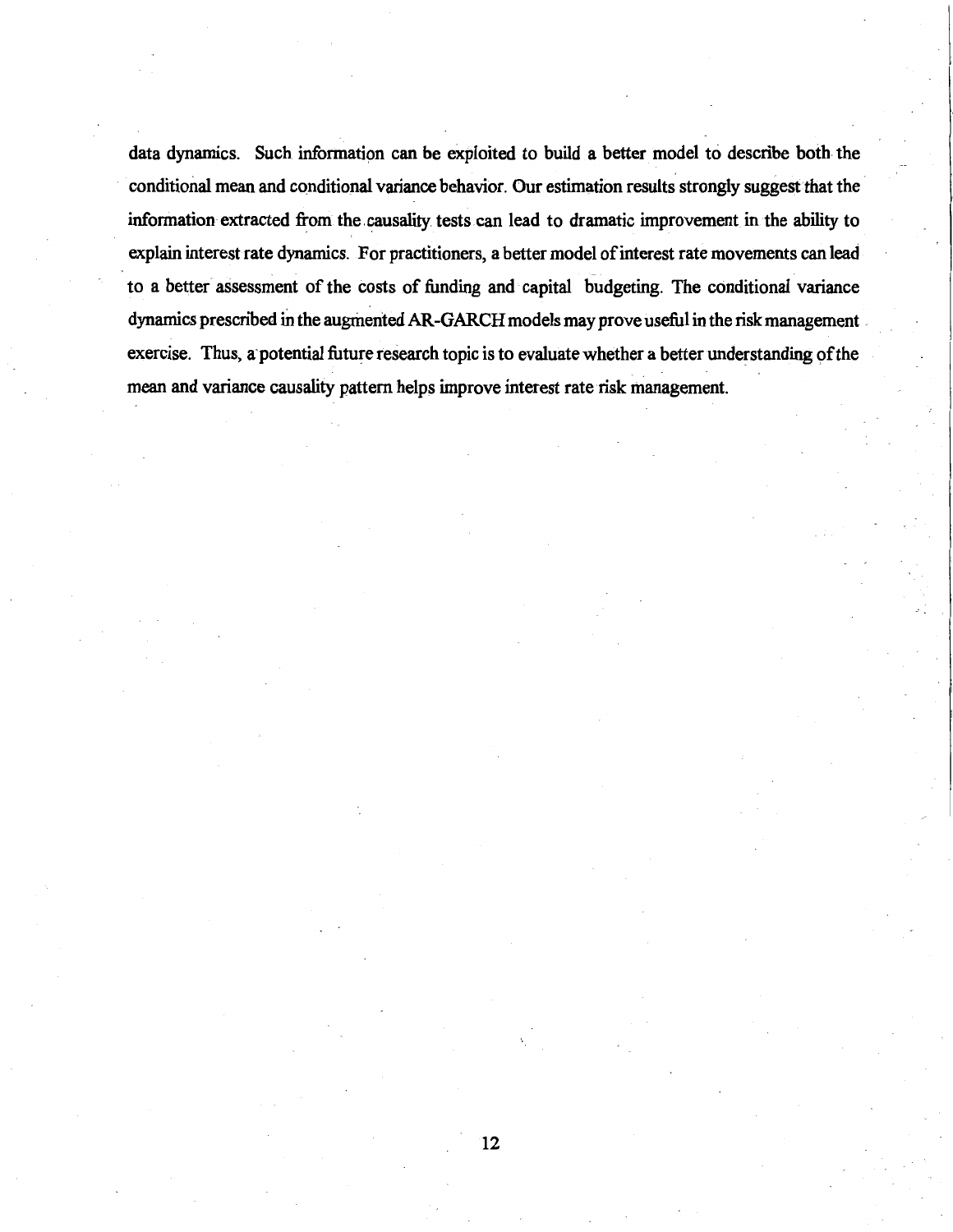#### **References**

- Baillie, RT. and Bollerslev, T. 1991. Intra-day and Inter-market Volatility in Foreign Exchange Markets. *Review of Economics Studies* 58: 565-585.
- Bessler, D.A and Covey, T. 1991. Cointegration: Some Results on U.S. Cattle Prices. *Journal of Futures Markets* 11: 461-471.
- Chan, K. 1992. A Further Analysis of the Lead-Lag Relationship Between the Cash Market and Stock Index Futures Market. *Review of Financial Studies* 5: 123-152.
- Chan, K., Chan, K.C. and Karolyi, A. 1991. Intraday Volatility in the Stock Index and Stock Index Futures Markets. *Review of Financial Studies* 4: 657-684.
- Chan, K.C., Karolyi, A., Longstaff, F.A, and Saunders, A 1992. An Comparison of Alternative Models of the Short-Term Interest Rate. *Journal of Finance* 47: 1209-1227.
- Cheung, Y.-W. and Lai, K.S. 1993. Finite-Sample Sizes of Johansen's Likelihood Ratio Tests for Cointegration. *Oxford Bulletin of Economics and Statistics* 55: 313-328. ·
- Cheung, Y.-W. and Lai~ K.S. 1995. Lag Order and Critical Values of the Augmented Dickey-Fuller Test. *Journal of Business and Economics Statistics* 13: 277-280.
- Cheung, Y.-W. and Ng, L.K. 1996. A Causality-in-Variance Test and Its Application to Financial Market Prices. *Journal of Econometrics* 72: 33-48.
- Engle, RF. 1982. Autoregressive Conditional Heteroskedasticity with Estimates of the Variance of United Kingdom Inflation. *Econometrica* 50: 987-1007.
- Engle, R.F., Ito, T. and Lin, K.L. 1990. Meteor Showers or Heat Waves? Heteroskedastic Intradaily Volatility in the Foreign Exchange Market. *Econometrica* 58: 525-542.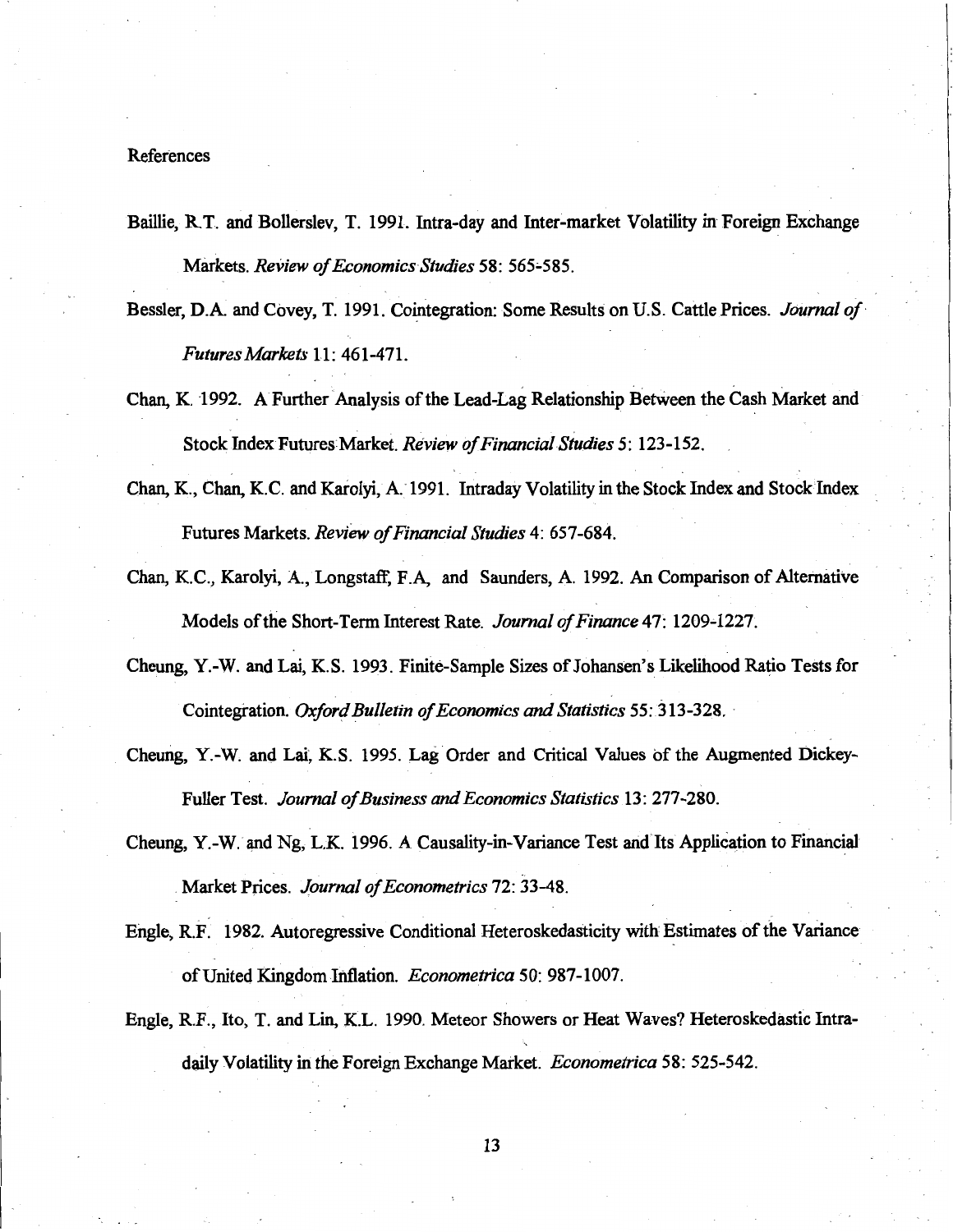- Engle, RF., Lilien, D.M. and Robins, R.P. 1987. Estimating Time Varying Risk Premia in the Term Structure: the ARCH-M model. *Econometrica* 55: 391-407.
- Engle, RF. and Kroner, K.F. 1995. Multivariate Simultaneous Generalized ARCH. *Econometric Theory* 11: 122-150.
- Fama, E. and French, K.R ·1987. Commodity Futures Prices: Some Evidence on Forecast Power, Premiums, and the Theory of Storage, *Journal of Business,* 60, 55-73.
- Fung, H.G. and Leung, W.K. 1993. The Pricing Relationship of Eurodollar Futures and Eurodollar Deposit Rates. *Journal of Futures Market* 13: 115-125.
- Garbade, K.D., and Silber, W.L. 1983. Price Movements and Price Discovery in the Futures and Cash Markets. *Review of Economics and Statistics* 65: 289-297.
- Herbst, A.F., McCormack, J. and E. West, E. 1987. Investigation of a Lead-Lag Relationship Between Spot Stock Indices and Their Futures Contracts. *Journal of Futures Markets* 7: 373-381.
- . Hamao, Y., Masulis, R.W. and Ng, V. 1990. Correlations in Price Changes and Volatility Across International Stock Markets. *Review of Financial Studies* 3: 281-307.
- Hein, S. and MacDonald, S.S. 1993. An Empirical Evaluation of Treasury-Bill Futures Market Efficiency: Evidence from Forecast Efficiency Tests. *Journal of Futures Markets* 17: 373'- 381.
- Johansen, S. 1991. Estimation and Hypothesis Testing ofCointegration Vectors in Gaussian Vector Autoregressive Model. *Econometrica* 59: 571-581
- Khoury, N.T. and Yourougou, P. 1991. The Information Content of the Basis: Evidence from Canadian Barley, Oats, and Canola Futures Markets. *Journal of Futures Markets* 11: 69-80.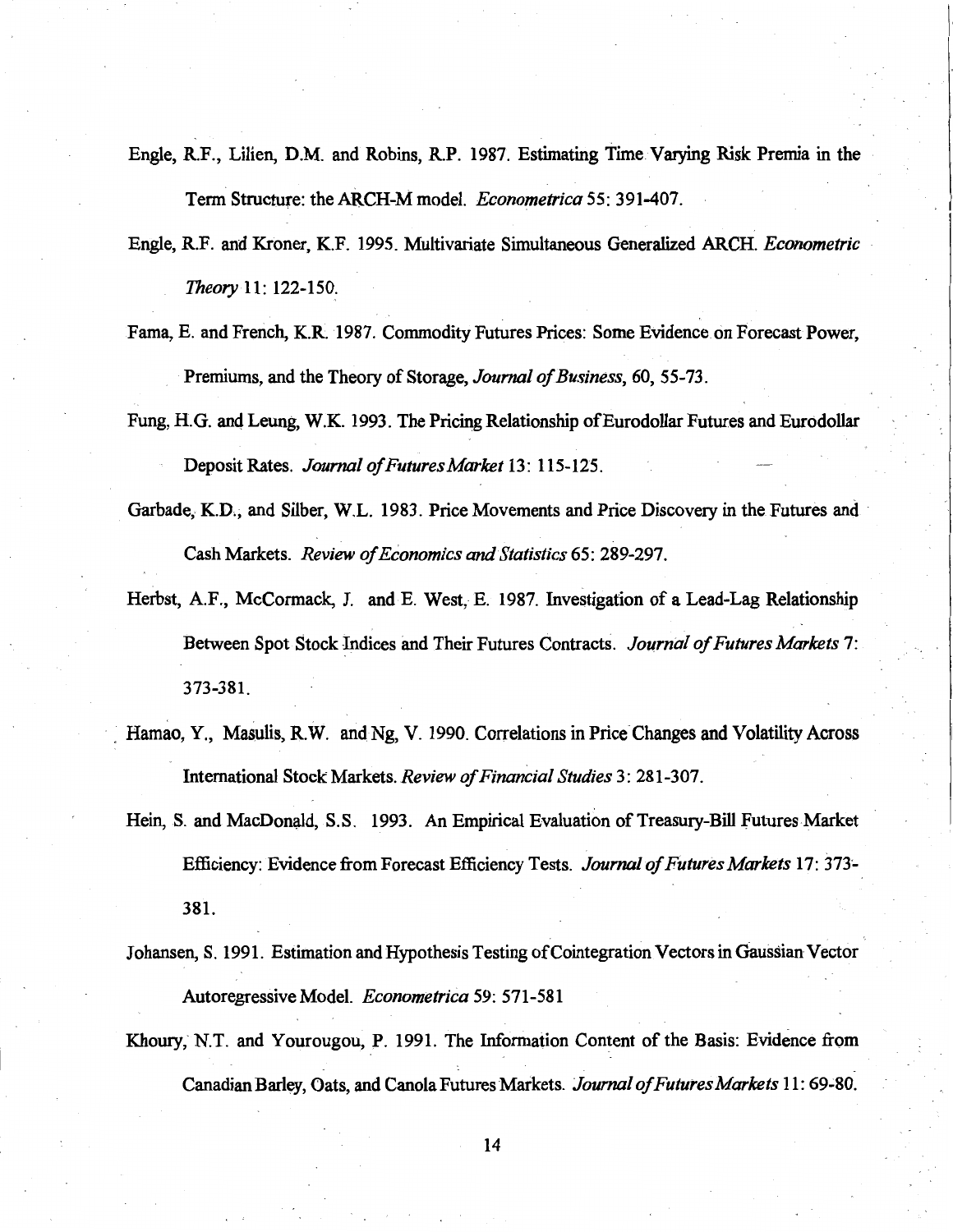- Koutmos, G. and Theodossiou, P. 1994. Time-series Properties and Predictability of Greek Exchange Rates. · *Managerial* and *Decision Sciences* 15: 159-167.
- Krehbiel T. and Adkins, L.C. 1994. Interest Rate Futures: Evidence on Forecast Power, Expected Premiums and the Unbiased Expectation Hypothesis. *Journal of Futures Markets* 14: 531-543.
- Kwiatkowski, D., Phillips, P.C.B, Schmidt, P.J. and Shin, Y. 1992. Testing the Null Hypothesis of Stationarity Against the Alternative of a Unit Root: How Sure Are We that Economic Time Series Have a Unit Root. *Journal of Econometrics* 54: 159-78
- Melton, C.R. and Pukula, T.V. 1984. *Financial Futures: Practical Applications for Financial Institutions.* Virginia: Reston Publishing Co.
- MacDonald S. and Hein, S.E. 1989. Futures and Forward Rates as Predictors of Near-Term Treasury Bill Rates: *Journal of Futures Markets* 9: 249-262.
- Najand, M., Rahman, H. and K. Yung, K. 1992. Inter-Currency Transmission of Volatility in Foreign Exchange Futures. *Journal of Futures Markets* 12: 609-620.

Phillips, P.C.B. 1991. Optimal Inferences in Cointegrated Systems. *Econometrica* 55: 277-301

- Ross, S., A 1989. Information and Volatility: The No-Arbitrage Martingale Approach to Timing and Resolution Irrelevancy. *Journal of Finance* 44: 1-17.
- Stoll H.R. and Whaley, RE. 1990. The Dynamics of Stock Index and Stock Iridex Futures Returns. *Journal of Financial and Quantitative Analysis* 25: 441-468.
- Susmel, R., and Engle, R.F. 1994. Hourly Volatility Spillover Between National Equity Markets. *Journal of International Money* and *Finance* 13: 3-25.

Theodossiou, P. 1994. The Stochastic Properties of Major Canadian Exchange Rates. *Financial*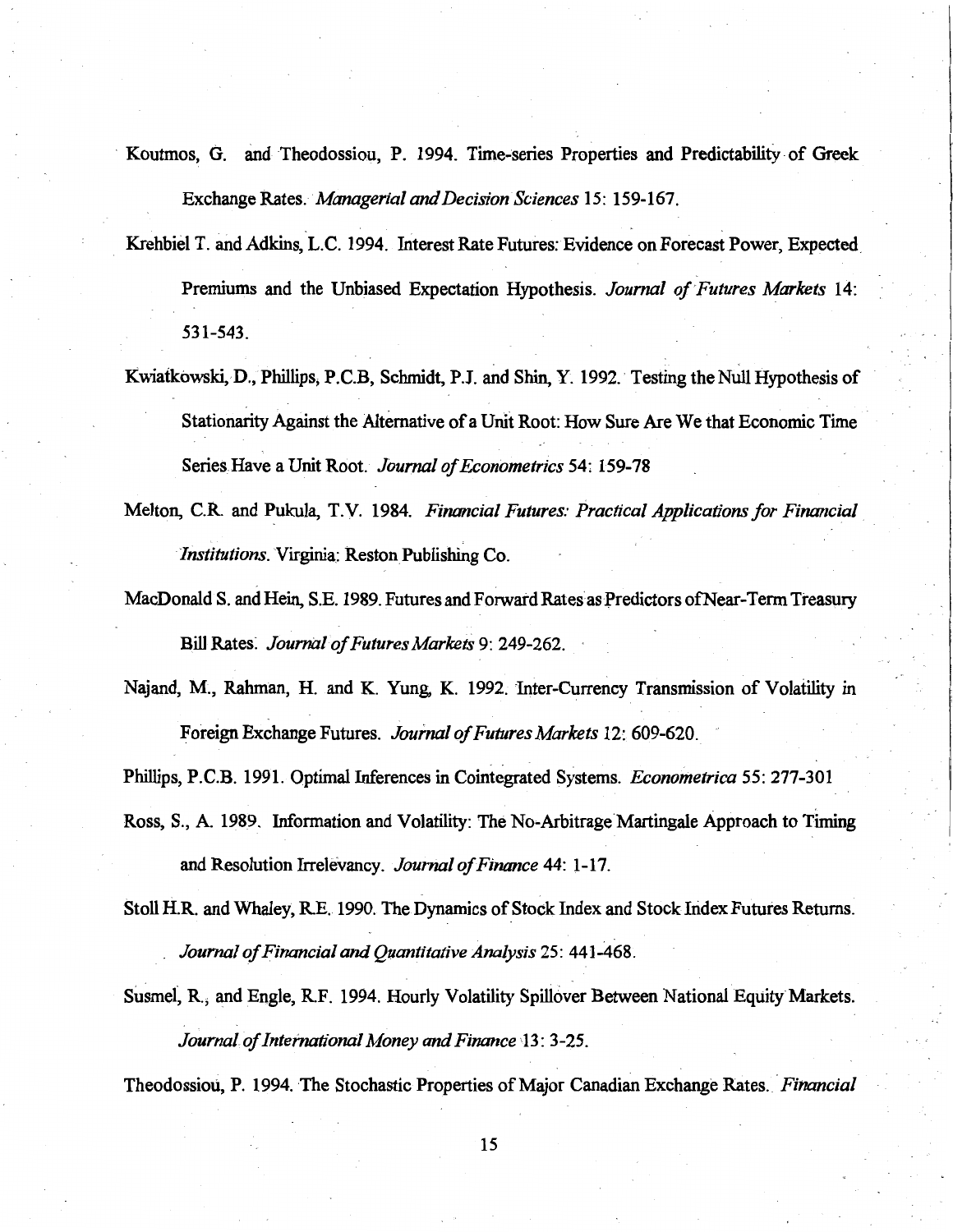*Review* 29: 193-221.

Theodossiou, P. and Lee, U. 1993. Mean and Volatility Spillover Across Major National Stock Markets: Further Empirical Evidence. *Journal of Financial Research* 16: 337-350.

Tse, Y. and Booth, G.G. 1997. Information Shares in International Oil Futures Markets.

*International Review of Economics and Finance* 6: 49-56.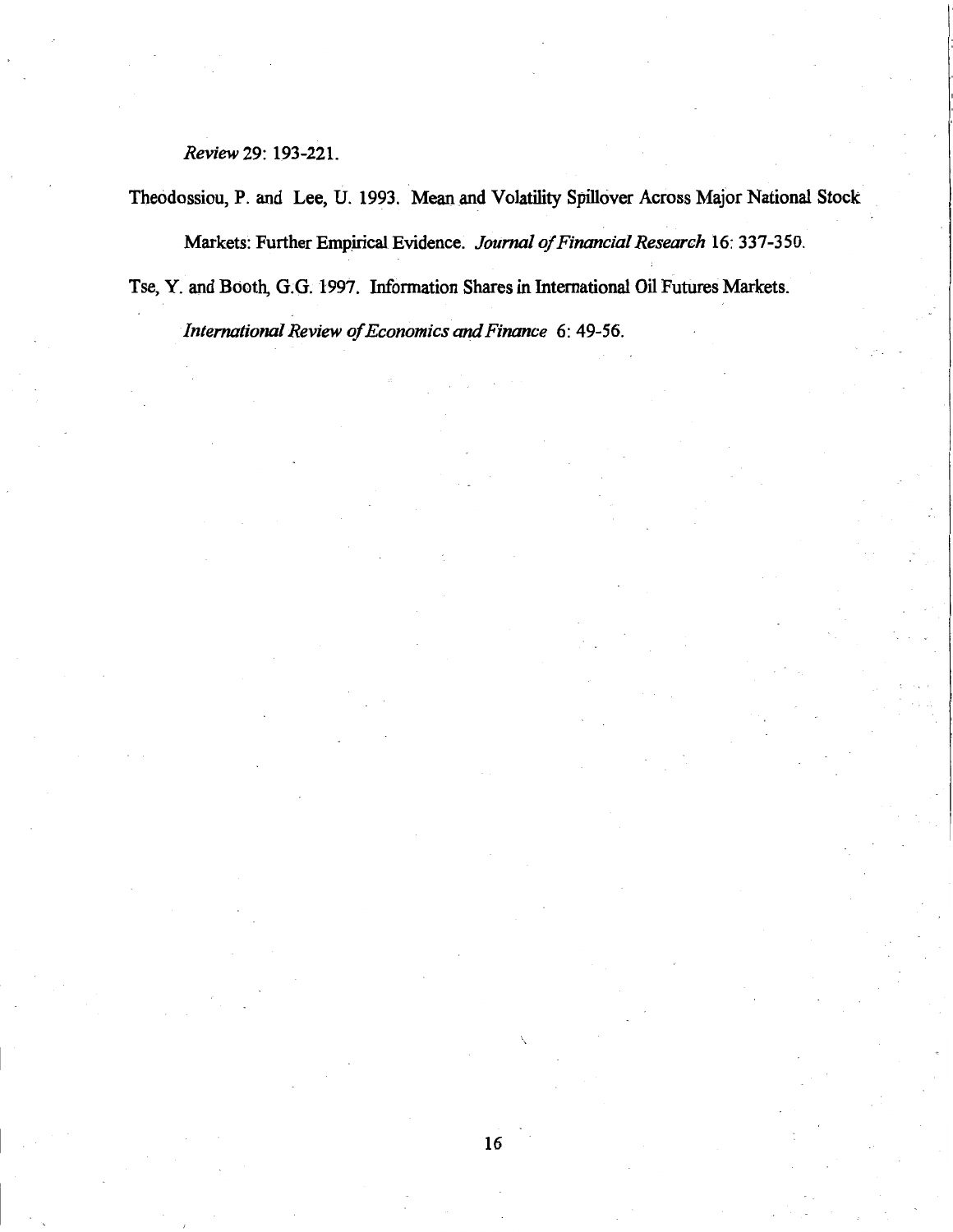|                 | <b>LEVELS</b> |                |             | <b>FIRST DIFFERENCES</b> |  |  |
|-----------------|---------------|----------------|-------------|--------------------------|--|--|
|                 | <b>SPOT</b>   | <b>FUTURES</b> | <b>SPOT</b> | <b>FUTURES</b>           |  |  |
| Mean            | 6.875         | 7.032          | $-0.001$    | $-0.001$                 |  |  |
| Variance        | 4.878         | 5.086          | 0.006       | 0.009                    |  |  |
| <b>Skewness</b> | 0.114         | 0.232          | $-0.527$    | 1.588                    |  |  |
| Kurtosis        | $-0.709$      | $-0.534$       | 11.584      | 33.569                   |  |  |
| $\rho(1)$       | 0.999         | 0.999          | $-0.036$    | 0.012                    |  |  |
| $\rho(2)$       | 0.998         | 0.998          | $-0.034$    | 0.011                    |  |  |
| $\rho(3)$       | 0.998         | 0.997          | 0.021       | 0.007                    |  |  |
| $\rho(4)$       | 0.997         | 0.996          | 0.051       | 0.008                    |  |  |
| $\rho(5)$       | 0.996         | 0.995.         | $-0.003$    | $-0.014$                 |  |  |
| ADF-AIC -1.500  |               | $-1.804$       | $-29.580*$  | $-60.822*$               |  |  |
|                 | (5)           | (1)            | (4)         | (1)                      |  |  |
| ADF-SBC-1.461   |               | $-1.804$       | $-63.795*$  | $-60.822*$               |  |  |
|                 | (1)           | (1)            | (1)         | (1)                      |  |  |
| KPSS-4          | $-2.1574*$    | $2.1593*$      | 0.1088      | 0.0714                   |  |  |
| KPSS-8          | 1.0844*       | 1.0879*        | 0.1022      | 0.0721                   |  |  |
| <b>KPSS-12</b>  | $0.7269*$     | $0.7309*$      | 0.0966      | 0.0696                   |  |  |
|                 |               |                |             |                          |  |  |

Table 1: Descriptive Statistics for the Eurodollar Spot and Futures Interest Rates

·Note:

Skewness test statistic can be computed as  $S_k[(N-1)(N-2)/6N]^{0.5}$  where  $S_k=N^2m_s/[(N-1)(N-2)s^3$ . N is the number of observations,  $m_i$  is the ith moment and s is the standard deviation. Kurtosis statistic  $=K_u\{[(N-1)(N-2)(N-3)/[24N(N+1)]\}^{0.5}$ , where  $K_u=N^2[(N+1)m_4-3(N-1)m^2/[(N-1)(N-2)(N-3)s^4]$ . p(k) gives the autocorrelation at lag k. ADF-AIC and ADF-SBC are the augmented Dickey-Fuller (ADF) tests with the lag order parameter chosen by the Akaike Information Criterion (AIC}and the Schwarz Bayesian Criterion (SBC). The lag parameter k used to perform the ADF test is given in the parentheses underneath the statistics. Critical values for the ADF test are from Cheung and Lai (1995). "\*" indicates significance at the 5% level. KPSS-x is the KPSS statistic according to the x-rule. Both ADFand KPSS rules indicate that the spot and futures series are nonstationary and their first differences are stationary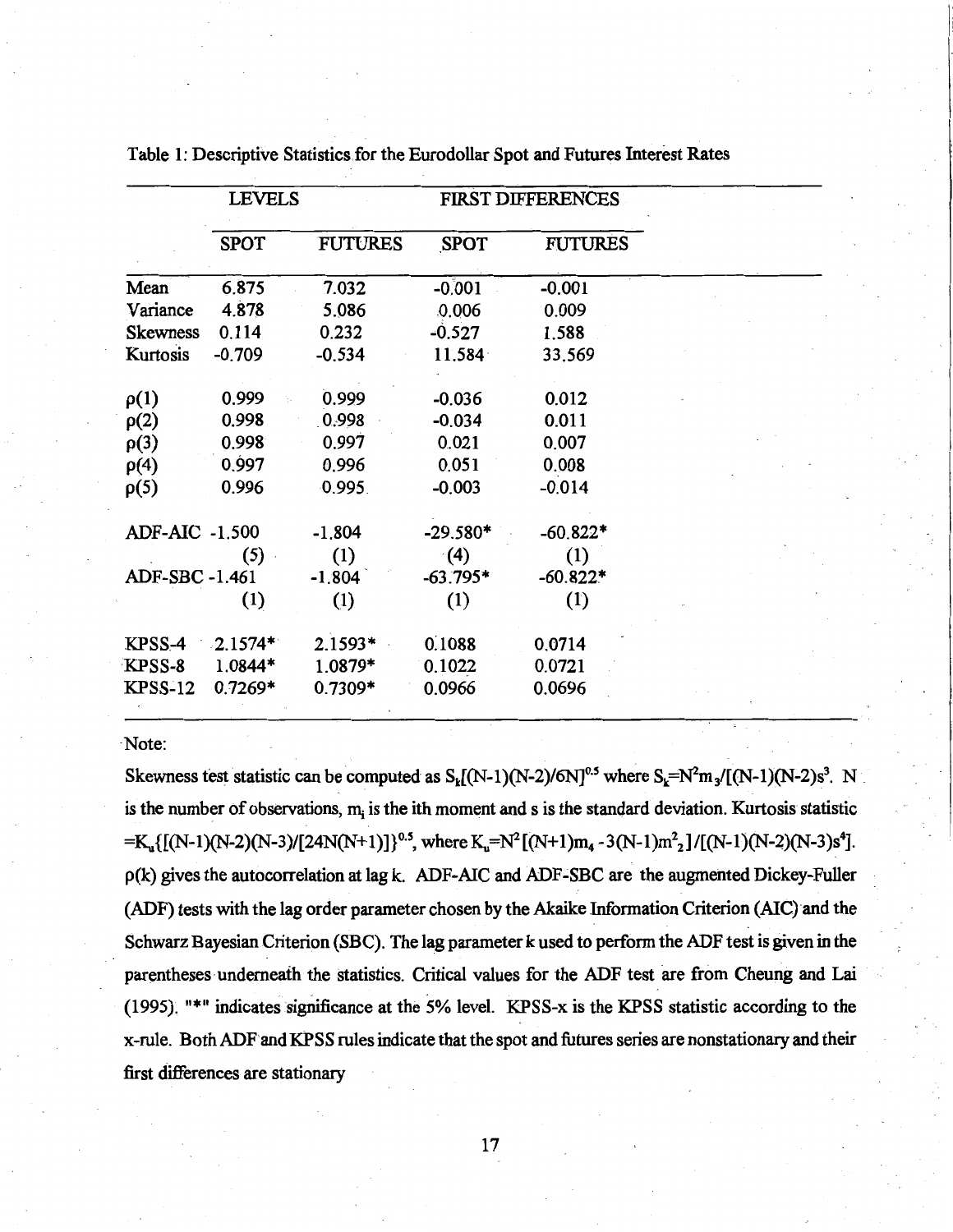|       |                                 | Spot                                   | <b>Futures</b>                                                                              |
|-------|---------------------------------|----------------------------------------|---------------------------------------------------------------------------------------------|
|       | a <sub>1</sub>                  | $-0.0666$ $(-3.66)$                    | $0.0278$ $(1.92)$                                                                           |
|       | a <sub>2</sub>                  | $-0.0354$ $(-2.07)$                    |                                                                                             |
|       | $\alpha_{\rm o}$                | $0.0096$ $(10.92)$                     | 0.0012 (16.89)                                                                              |
|       | $\pmb{\alpha}_1$                | $0.1016$ (19.80)                       | $0.0136$ (30.17)                                                                            |
|       | $\beta_1$                       | $0.3197$ (6.07)                        | 0.9852(21.18)                                                                               |
|       | $\beta_{2}$                     | $0.5664$ $(11.30)$                     |                                                                                             |
|       | Log<br>likelihood               | 4771.51                                | 3999.36                                                                                     |
|       | Q(5)                            | 10.4                                   | 1.63                                                                                        |
|       | Q(10)                           | $\stackrel{<}{\scriptstyle \sim} 13.2$ | 8.92                                                                                        |
|       | $Q^2((5)$<br>$Q^2(10)$          | 5.11<br>8.31                           | 3.03<br>4.13                                                                                |
| Note: |                                 |                                        |                                                                                             |
|       | The AR-GARCH model, $Z_t = c +$ | $i=1$                                  | $\sum_{i=1}^{p_1} a_i Z_{t-i} + \epsilon_t$ , where $\epsilon_{t t-1} \sim N(0, h_t)$ , and |

Table 2. Maximum Likelihood Estimates of the AR-GARCH models.

 $h_t = \alpha_o + \sum_{i=1}^{p^2} \alpha_i \epsilon_{t-i}^2 + \sum_{i=1}^{p^3} \beta_i h_{t-i}$  is fitted to changes in Eurodollar spot and futures interest rates.

The reported models are selected based on information criteria and diagnostic checking results. The intercept term is insignificant and, therefore, excluded.  $\alpha_0$  is multiplied by a factor of 100. Q(k) and  $Q<sup>2</sup>(k)$  are the Ljung-Box statistics calculated from the first k autocorrelation coefficients of the standardized residuals and their squares. t-values are given in parentheses.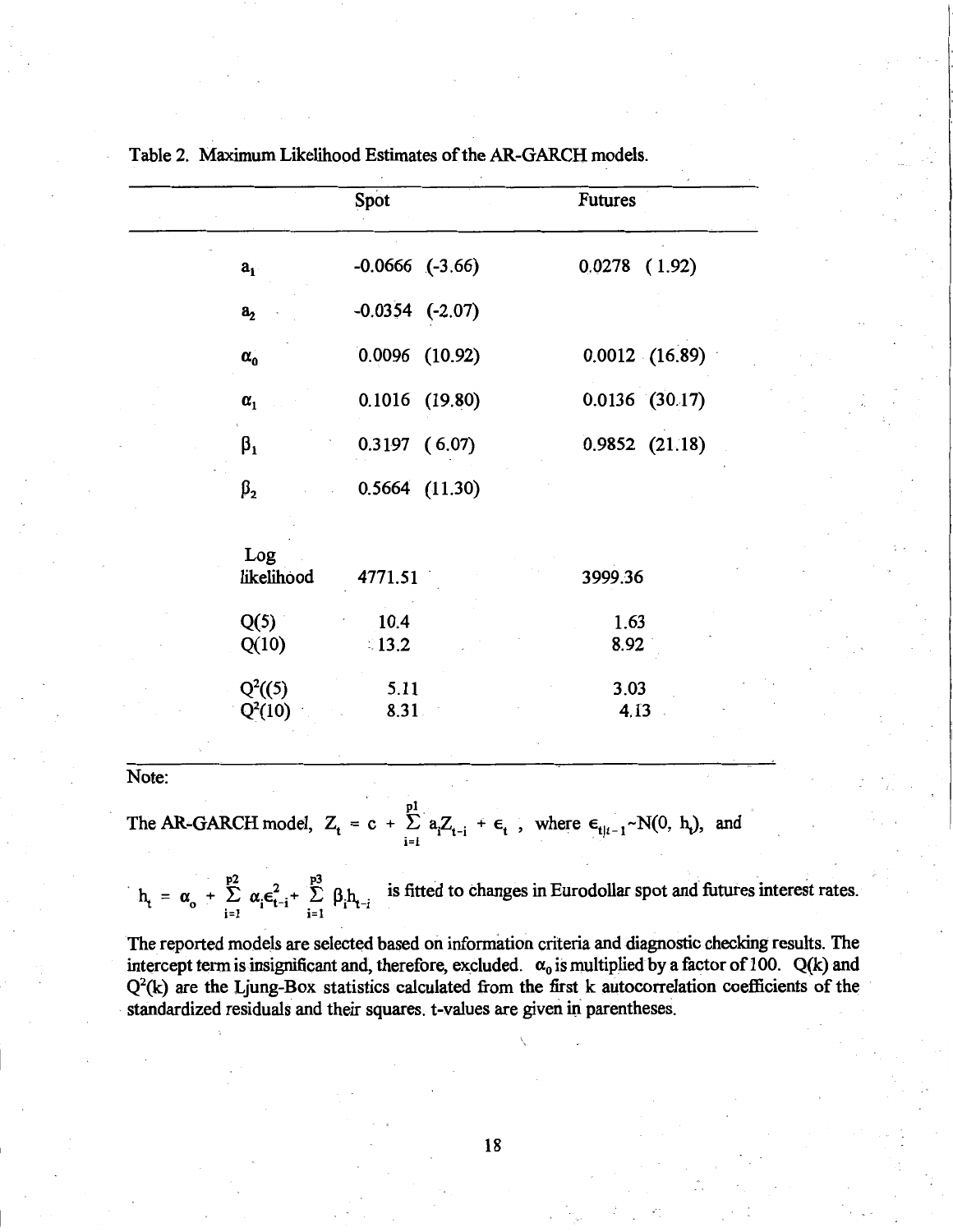# Table 3: Cointegration Test Results

|                                      |         | EI-STAT        | <b>TR-STAT</b> |
|--------------------------------------|---------|----------------|----------------|
| Null Hypothesis:                     | $r = 0$ | 73.9986*       | 75.6559*       |
|                                      | $r = 1$ | 1.6573         | 1.6573         |
| Cointegrating vector = $(1 -0.9848)$ |         |                |                |
|                                      |         |                |                |
| Q-statistics                         |         |                | <b>Futures</b> |
| Q(5)                                 |         | Spot<br>4.9225 | 0.8533         |

Note:

r is the number of cointegration vector. EI-STAT is the maximum eigenvalue statistic.

TR-STAT is the trace statistic. Q-statistics give the Ljung-Box statistics calculated from the residuals of the estimated spot and futures interest rate equations.  $Q(k)$  is computed from the first  $k$ autocorrelations of the residuals. The maximum lag used in conducting the test, as selected by both the AIC and SBC, is three. Critical values are taken from Cheung and Lai (1993). Statistics significant at the 1% level is indicated by "\*."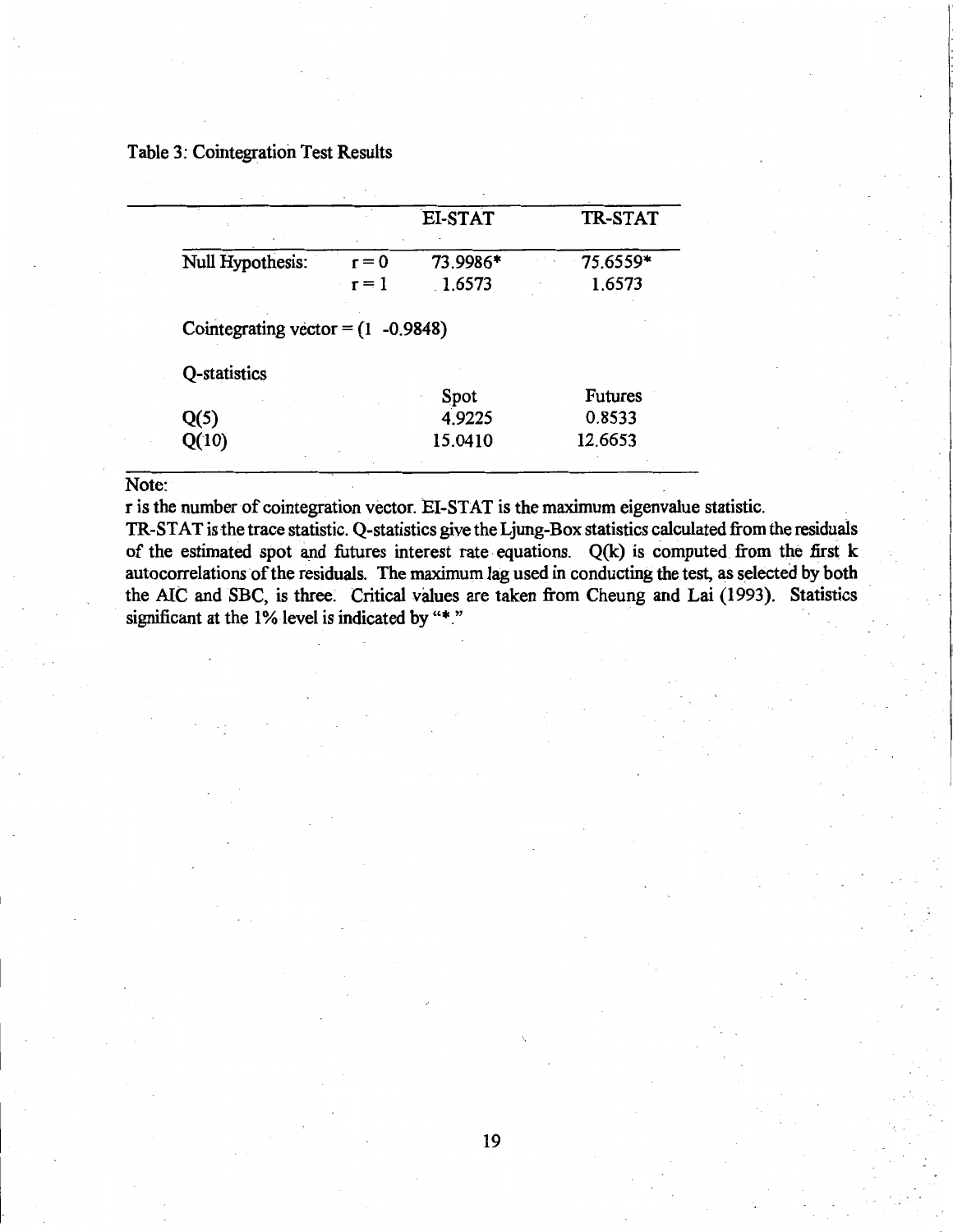|                    | <b>SPOT</b>           |                        | <b>FUTURES</b> |              |
|--------------------|-----------------------|------------------------|----------------|--------------|
|                    |                       | $-0.0053$ ( $-3.87$ )  | 0.0017(0.96)   | 0.0017(0.96) |
| c                  | $-0.0093$ ( $-6.46$ ) |                        | 0.0169(2.96)   | 0.0163(2.85) |
| $e$ .              | $-0.0540(-11.84)$     | $-0.0292$ ( $-6.76$ ). |                |              |
| a <sub>1</sub>     | $-0.0414$ ( $-2.59$ ) | $-0.1982(-11.51)$      | 0.0220(1.35)   | 0.0052(0.29) |
| a <sub>2</sub>     | $-0.0394$ ( $-2.47$ ) | $-0.0965$ ( $-5.99$ )  |                |              |
| a <sub>3</sub>     | $0.0068$ ( $0.42$ )   | $-0.0096$ ( $-0.64$ )  |                |              |
| a <sub>4</sub>     | $0.0381(-2.38)$       | 0.0391(2.60)           |                |              |
| a <sub>5</sub>     | $-0.0074$ ( $-0.46$ ) | 0.0032(0.22)           |                |              |
| $a_6$              | $-0.0409$ ( $-2.57$ ) | $-0.0378(-2.52)$       |                |              |
| $b1$               |                       | 0.3032(22.34)          |                | 0.0594(2.86) |
| $\mathbf{b}_2$     |                       | 0.0978(6.85)           |                | 0.0335(1.70) |
| Adjusted           |                       |                        |                |              |
| <b>R-SQUARE</b>    | 0.0402                | 0.1538                 | 0.0019         | 0.0042       |
| <b>F-Statistic</b> |                       | 254.7554               |                | 5.2805       |

Table 4 Results-of the Standard Granger-Causality Test

Note:

The models for testing the hypothesis of futures data cause spot data are:

$$
\Delta S_{t} = c + \sum_{i=1}^{p1} a_{i} \Delta S_{t-i} + eE_{t-1} + \epsilon_{st},
$$
  

$$
\Delta S_{t} = c + \sum_{i=1}^{p1} a_{i} \Delta S_{t-i} + \sum_{i=1}^{p2} b_{i} \Delta F_{t-i} + eE_{t-1} + \epsilon_{st},
$$

where  $\Delta S_t$  is the change in the spot interest rates and  $\Delta F_t$  is the change in the Eurodollar futures rates. E is the error correction term. To test the hypothesis of spot data cause futures prices, we interchange the roles of  $\Delta S_t$  and  $\Delta F_t$  to test the Granger causality hypothesis.

The lag parameters p1 and p2 are determined sequentially using the AIC criterion. The "F-statistic" row gives the F-statistic for the null hypothesis of the  $b_i$  coefficients are jointly insignificant in the Granger-causality model. The null is rejected at the 1% level in both cases.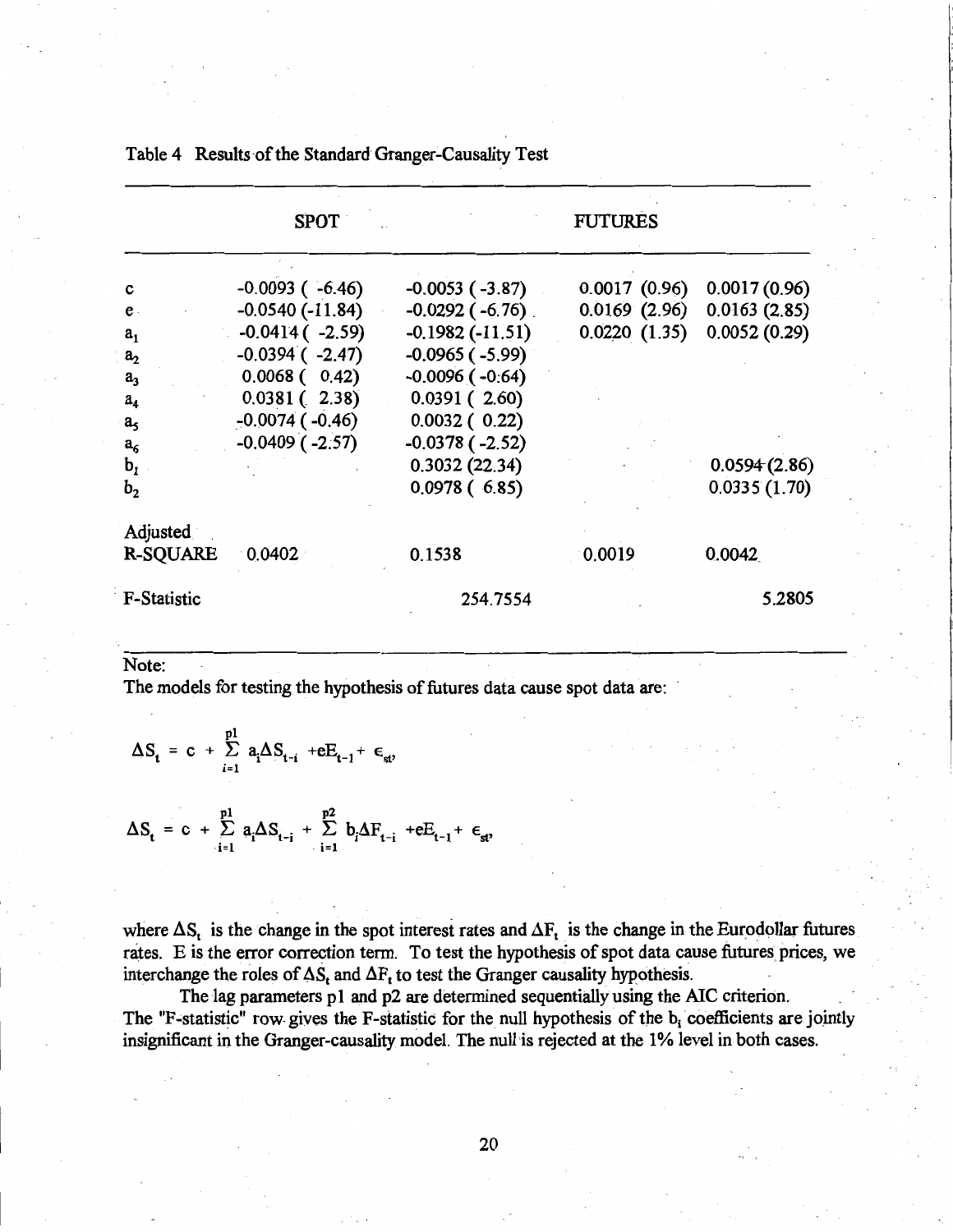| Lag k | <b>LEVELS</b> | <b>SQUARES</b> |  |  |
|-------|---------------|----------------|--|--|
| $-10$ | $-0.9280$     | 0.9557         |  |  |
| $-9$  | 0.9910        | 1.1794         |  |  |
| $-8$  | $-0.4782$     | $-0.7097$      |  |  |
| $-7$  | 1.4489        | $-1.3202$      |  |  |
| -6    | 0.8069        | 0.5373         |  |  |
| $-5$  | 2.5736*       | 0.9034         |  |  |
| -4    | 0.6024        | $-0.2340$      |  |  |
| $-3$  | $2.0112*$     | $-0.6135$      |  |  |
| $-2$  | 4.9757*       | 0.3167         |  |  |
| $-1$  | 19.9032*      | 4.0912*        |  |  |
| 0     | 16.4739*      | $6.4721*$      |  |  |
| 1     | $2.7537*$     | $-0.6996$      |  |  |
| 2     | 1.8551        | $-0.2661$      |  |  |
| 3     | 0.8774        | 2.5375*        |  |  |
| 4     | $-0.6095$     | $-0.3607$      |  |  |
| 5     | 1.8631        | 1.0162         |  |  |
| 6     | 0.3628        | 0.8174         |  |  |
| 7     | 0.2965        | $-1.0101$      |  |  |
| 8     | $-1.3146$     | 0.3925         |  |  |
| 9     | 0.8683        | 0.6912         |  |  |
| 10    | 0.4562        | 0.6928         |  |  |
|       |               |                |  |  |

Table 5. Cross-Correlation Analysis for the Levels and Squares of the Standardized Residuals

# Note:

Sample cross-correlation statistics are calculated from standardized residuals (column "LEVELS") and their squares (column "SQUARES") obtained from models reported in Table 2. "Lag" refers to the number of days the spot data lag the futures data. A lead is given by a negative lag parameter. "\*" indicates significance at the 5% level.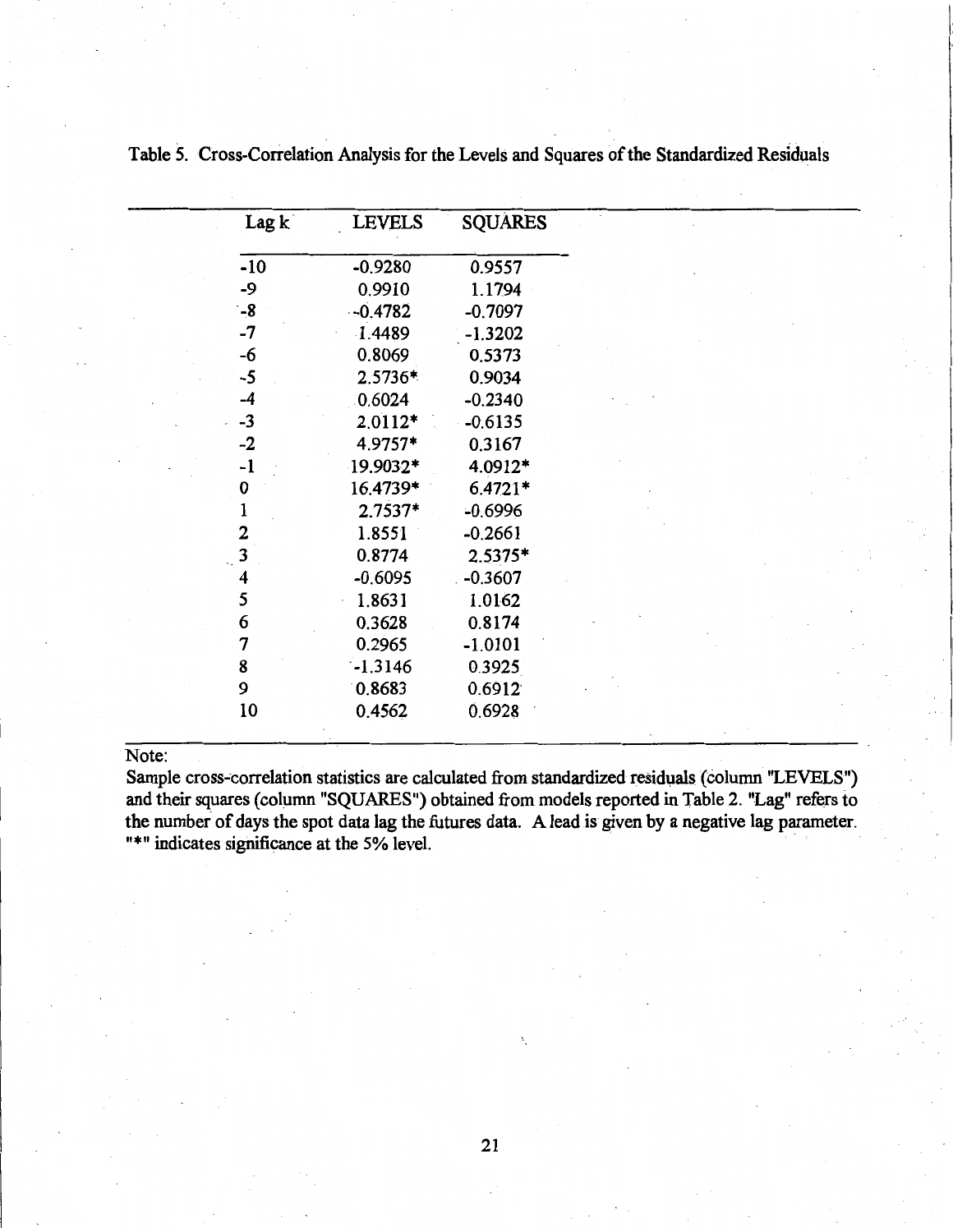|                  | <b>SPOT</b>           | <b>FUTURES</b>        |  |
|------------------|-----------------------|-----------------------|--|
| a <sub>1</sub>   | $-0.2515$ $(-14.37)$  | $-0.0991$ ( $-6.37$ ) |  |
| a <sub>2</sub>   | $-0.1120$ ( $-6.41$ ) | $-0.0485$ ( $-2.54$ ) |  |
| e <sub>1</sub>   | $-0.0349$ ( $-7.40$ ) | $0.0146$ ( 2.57)      |  |
| $\mathbf{b_{0}}$ |                       | 0.4113(16.58)         |  |
| $\mathbf{b}_1$   | 0.4155(26.18)         | $0.1209$ ( 5.06)      |  |
| $b_{2}$          | $0.1278$ (8.21)       | $0.0666$ $(3.08)$     |  |
| $b_3$            | $0.0538$ ( 3.36)      | 0.0141(0.77)          |  |
| $\alpha_{0}$     | $0.0054$ (9.99)       | $0.0014$ (8.99)       |  |
| $\alpha_1$       | 0.0567(12.96)         | 0.0011(12.23)         |  |
| $\beta_1$        | 0.9071(19.97)         | $0.0062$ (13.88)      |  |
| $\delta_{\rm o}$ |                       | 0.2440(19.43)         |  |
| $\delta_{1}$     | 0.1354(12.58)         | $-0.2318$ $(-18.01)$  |  |
| $\delta_{2}$     | $-0.1150$ $(-12.70)$  |                       |  |
|                  |                       |                       |  |
| Log              |                       |                       |  |
| Likelihood       | 5207.31               | 4287.88               |  |
| Q(5)             | 7.75                  | 3.00                  |  |
| Q(10)            | 12.30                 | 16.50                 |  |
| $Q^2(5)$         | 5.80                  | 1.78                  |  |
| $Q^2(10)$        | 8.66                  | 2.94                  |  |
|                  |                       |                       |  |

Table 6: Augmented AR-GARCH Models for the Eurodollar Spot and Futures Interest Rate Data.

Note:

An augmented model,  $\Delta S_t = c + \sum_{i=1}^{p_1} a_i \Delta S_{t-i} + \sum_{i=1}^{p_2} b_i \Delta F_{t-i} + \epsilon E_{t-1} + \epsilon_{st}$ , where

p3 **p4 p5** . .  $\epsilon_{st|t-1} \sim N(0, h_{st})$ , and  $h_{st} = \alpha_0 + \sum_{i=1}^{L} \alpha_i \epsilon_{st-i}^2 + \sum_{i=1}^{L} \beta_i h_{st-i} + \sum_{i=1}^{L} \delta_i \Delta F_{t-i}^2$  is fitted to the Eurodollar

spot data.  $\Delta S_t$  and  $\Delta F_t$  are, respectively, changes in the Eurodollar spot and futures interest rates. E is the error correction term constructed based on the difference between the spot and futures rates.

The model for the futures data is

$$
\Delta F_{t} = c + \sum_{i=1}^{p1} a_{i} \Delta F_{t-i} + \sum_{i=0}^{p2} b_{i} \Delta S_{t-i} + eE_{t-1} + \epsilon_{\hat{\mathbf{n}}} \text{ , where } \epsilon_{\hat{\mathbf{n}}|t-1} \sim N(0, h_{\hat{\mathbf{n}}}) \text{, and}
$$
  

$$
h_{\hat{\mathbf{n}}} = \alpha_{0} + \sum_{i=1}^{p3} \alpha_{i} \epsilon_{\hat{\mathbf{n}}-i}^{2} + \sum_{i=1}^{p4} \beta_{i} h_{\hat{\mathbf{n}}-i} + \sum_{i=0}^{p5} \delta_{i} \Delta S_{t-i}^{2}.
$$

The reported models are selected based on estimation and diagnostic checking results.  $\alpha_0$  is scaled by a factor of 100.  $Q(k)$  and  $Q^2(k)$  are the Ljung-Box statistics calculated from the first k autocorrelation coefficients of the standardized residuals and their squares. t-values are given in parentheses.